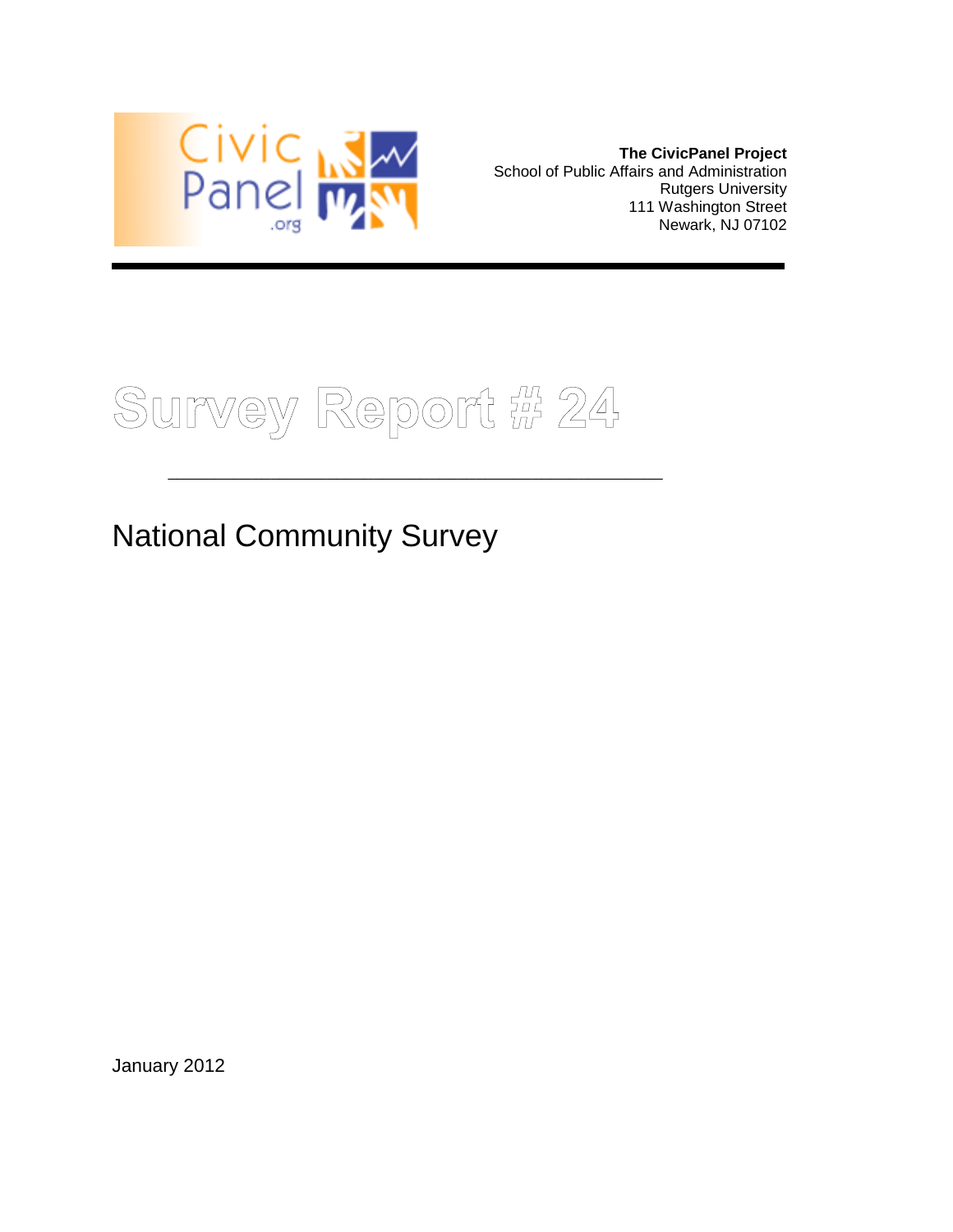#### **About the Survey**

This Survey Report presents findings of a CivicPanel online survey about how citizens evaluate local government services and how they obtain government performance information. The survey was conducted at the same time as a nationwide mail survey, using an identical questionnaire and probability sampling methods, thus allowing a comparison of this more established method to the results obtained from a CivicPanel online survey. This report presents results only from the online survey.

The survey was conducted in January 2012, and included online responses from 784 panelists.

#### **About the Panel**

CivicPanel is an online panel of volunteers who sign up over the Internet to participate in the project's surveys. Panelists are recruited from online ads, web directories, and announcements sent by email to members of various nonprofit organizations that have partnered with CivicPanel (formerly eTownPanel) over the years.

It is important to point out that the panel is not a random sample, and thus the results are not scientifically projectable to the larger population.

For more information visit [www.civicpanel.org](http://www.civicpanel.org/) or email [civicpan@rutgers.edu](mailto:civicpan@rutgers.edu)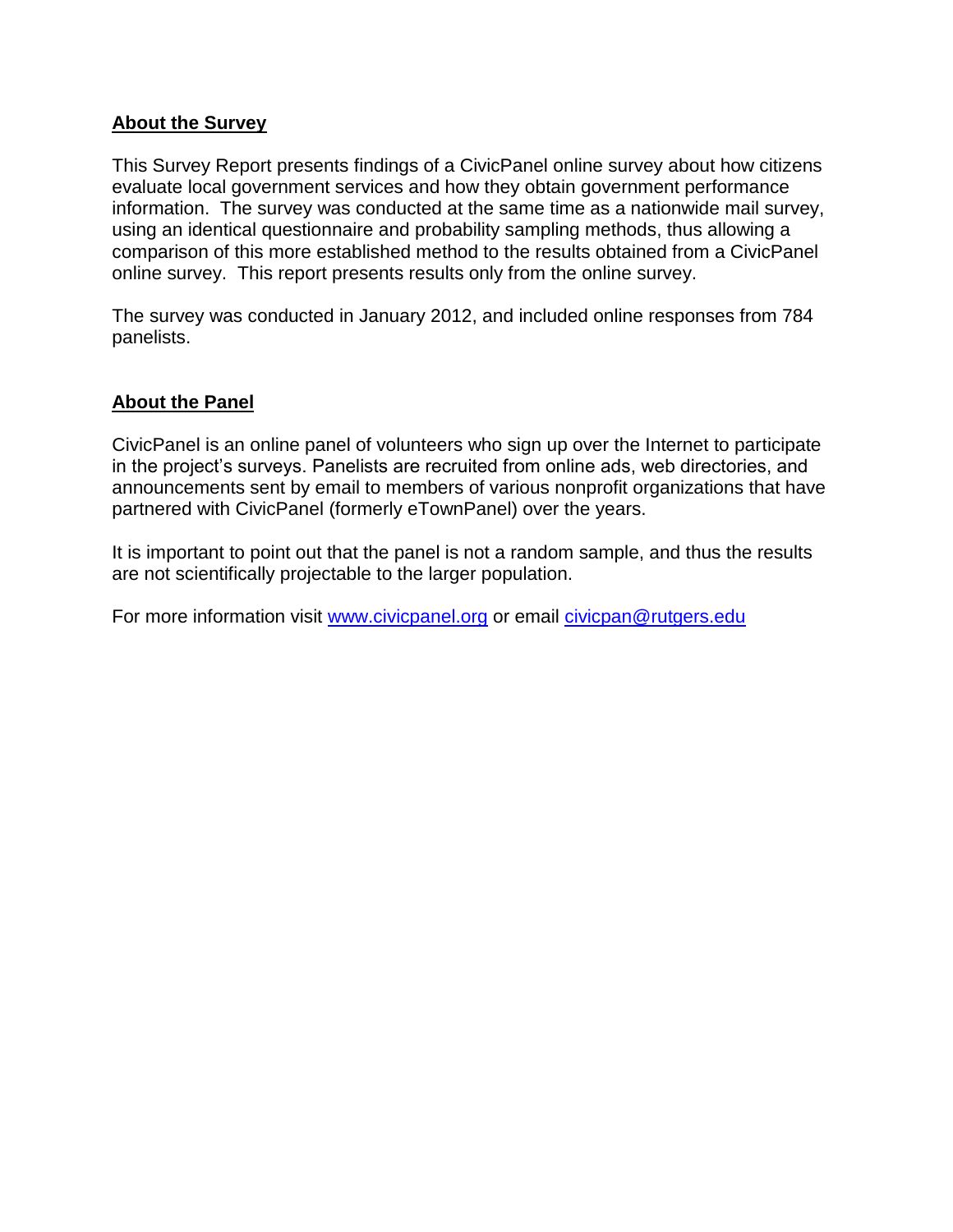# **Summary Report – April 6, 2012**



Online Surveys, Data Collection and Integration www.SurveyGizmo.com

Survey: National Community Survey

#### **How would you rate your community as a place to live?**



| <b>Statistics</b>      |         |  |  |  |
|------------------------|---------|--|--|--|
| <b>Total Responses</b> | 778     |  |  |  |
| Sum                    | 1,620.0 |  |  |  |
| Average                | 2.1     |  |  |  |
| <b>StdDev</b>          | 0.79    |  |  |  |
| Max                    | 5.0     |  |  |  |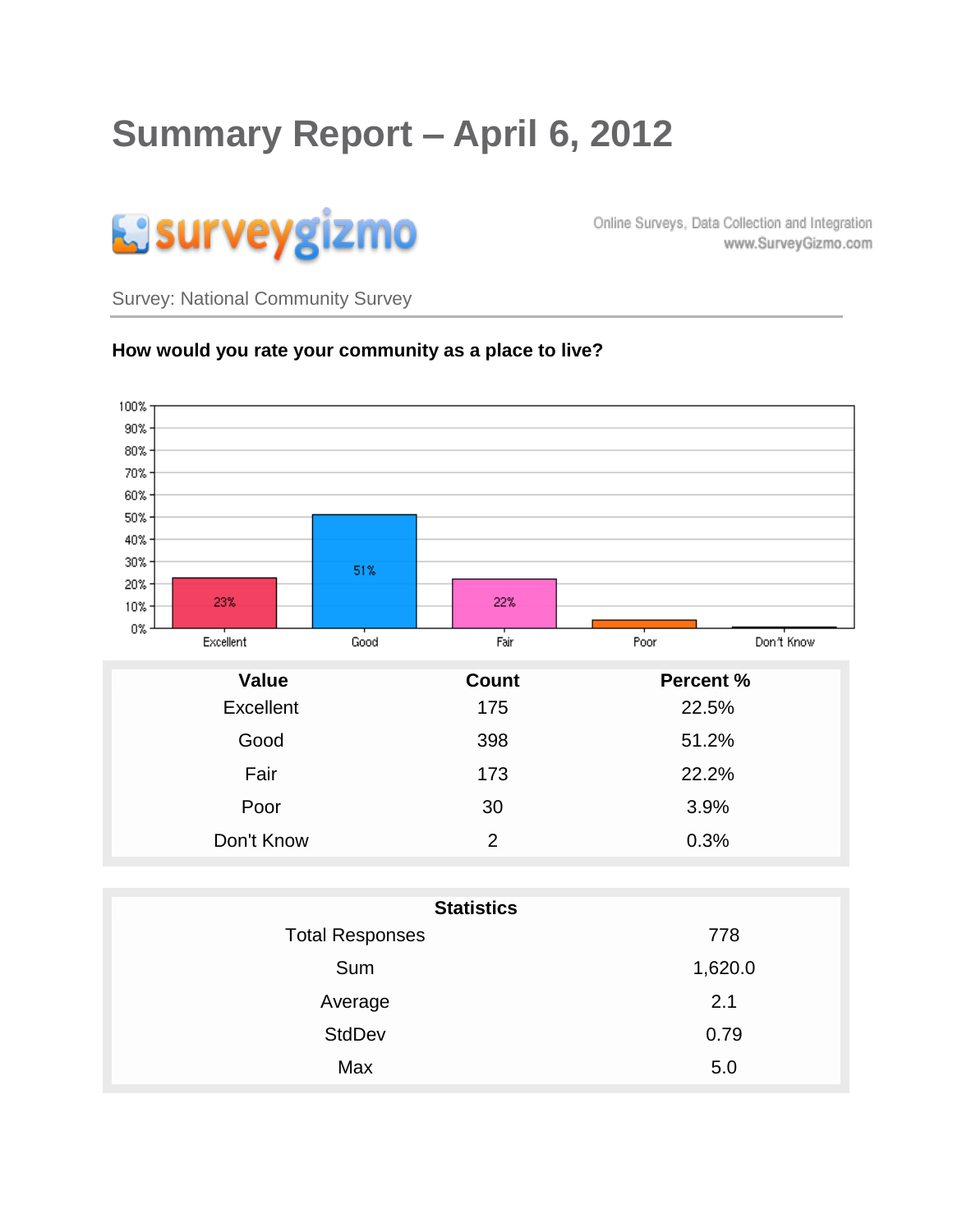

#### **How informed would you say you are about the job your local government is doing?**

| <b>Value</b>           | <b>Count</b> | <b>Percent %</b> |
|------------------------|--------------|------------------|
| Very well informed     | 118          | 15.1%            |
| Informed               | 309          | 39.7%            |
| Somewhat informed      | 236          | 30.3%            |
| Hardly informed at all | 96           | 12.3%            |
| Don't Know             | 20           | 2.6%             |

| <b>Statistics</b>      |         |  |  |
|------------------------|---------|--|--|
| <b>Total Responses</b> | 779     |  |  |
| Sum                    | 1,928.0 |  |  |
| Average                | 2.5     |  |  |
| <b>StdDev</b>          | 0.98    |  |  |
| Max                    | 5.0     |  |  |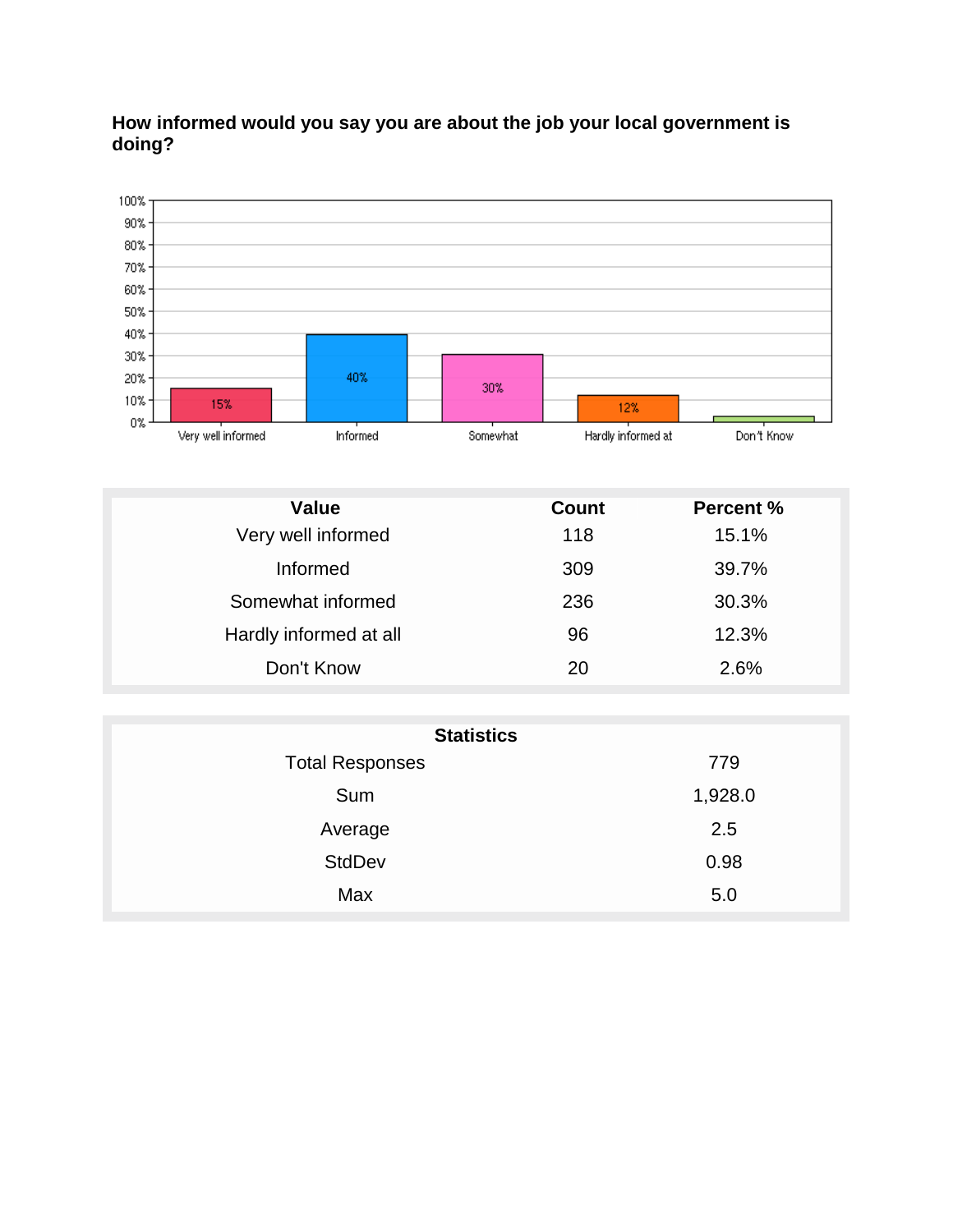

#### **How much of the time do you think you can trust local government where you live to do what is right?**

| <b>Value</b>          | <b>Count</b> | <b>Percent %</b> |
|-----------------------|--------------|------------------|
| Just about always     | 44           | 5.6%             |
| Most of the time      | 291          | 37.3%            |
| Only some of the time | 323          | 41.4%            |
| Almost never          | 100          | 12.8%            |
| Don't Know            | 23           | 2.9%             |

| <b>Statistics</b>      |         |  |  |
|------------------------|---------|--|--|
| <b>Total Responses</b> | 781     |  |  |
| Sum                    | 2,110.0 |  |  |
| Average                | 2.7     |  |  |
| <b>StdDev</b>          | 0.87    |  |  |
| Max                    | 5.0     |  |  |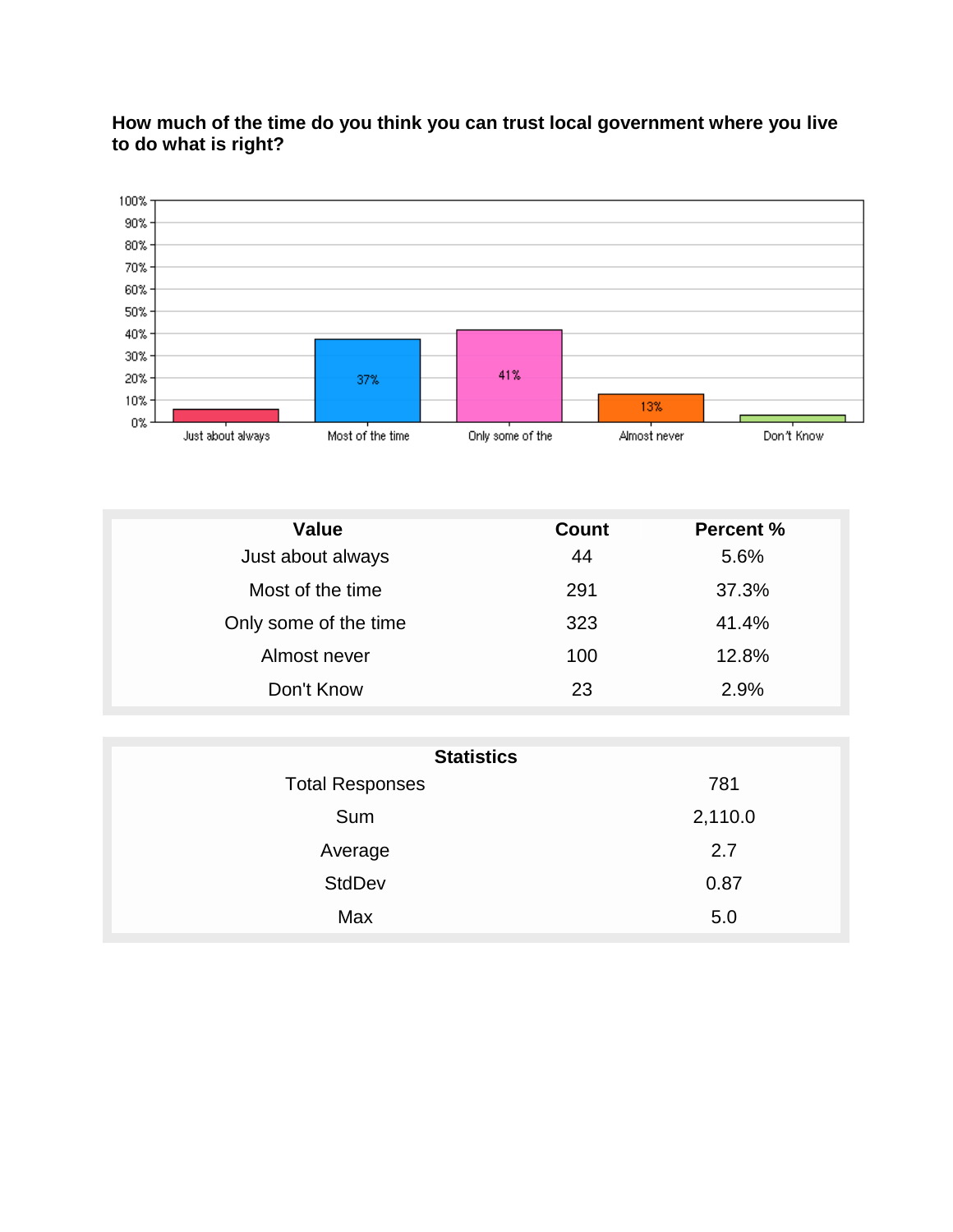

## **Overall, how would you rate the job your local government is doing?**

| <b>Value</b>     | <b>Count</b> | <b>Percent %</b> |
|------------------|--------------|------------------|
| <b>Excellent</b> | 48           | 6.1%             |
| Good             | 268          | 34.3%            |
| Fair             | 302          | 38.6%            |
| Poor             | 133          | 17%              |
| Don't Know       | 31           | 4%               |

| <b>Statistics</b>      |         |  |  |  |
|------------------------|---------|--|--|--|
| <b>Total Responses</b> | 782     |  |  |  |
| Sum                    | 2,177.0 |  |  |  |
| Average                | 2.8     |  |  |  |
| <b>StdDev</b>          | 0.93    |  |  |  |
| Max                    | 5.0     |  |  |  |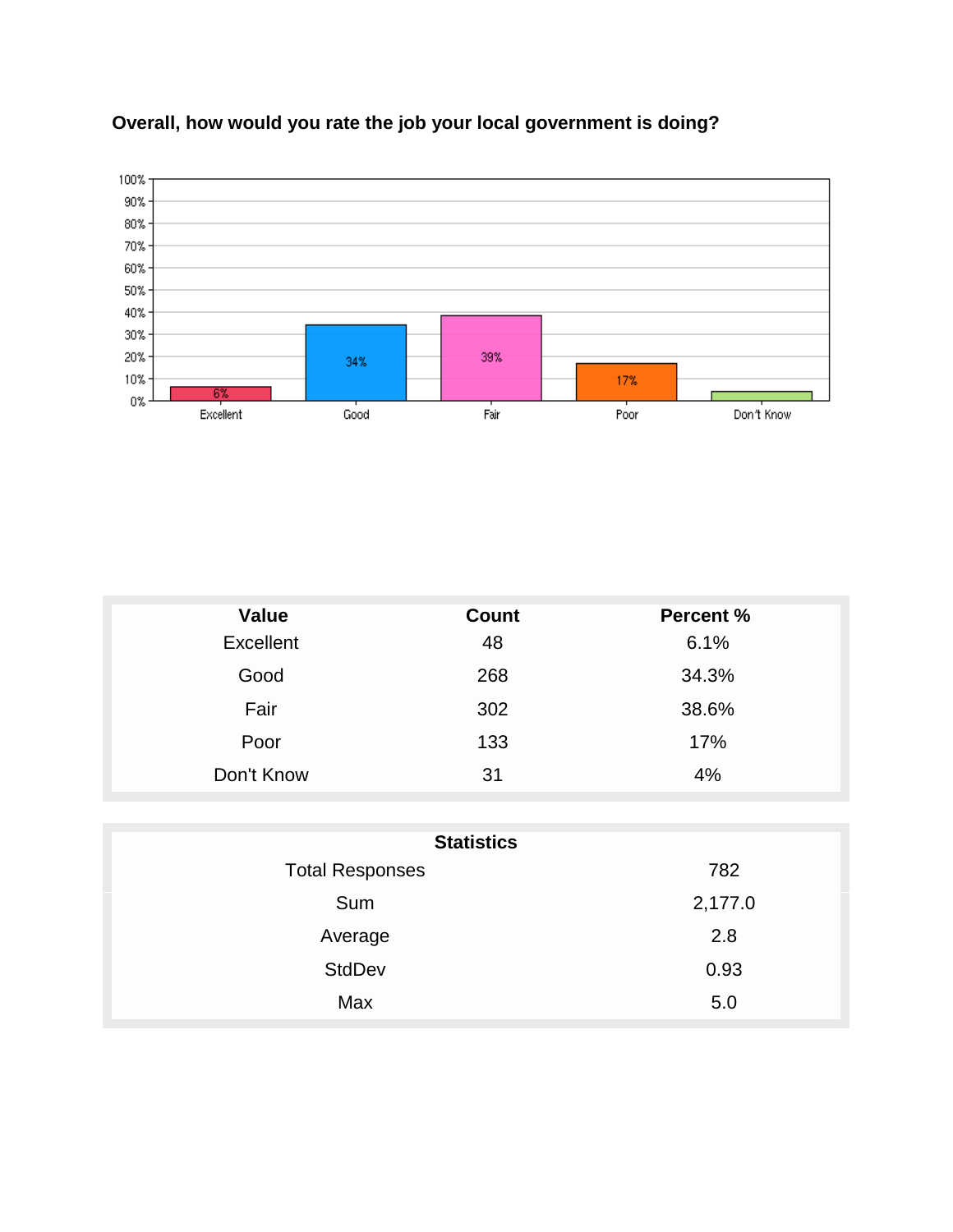**Please rate the quality of each of the following services provided by local government where you live:**

|                                            | <b>Excellent Good</b> |     | Fair                     | Poor        | Don't know or Responses<br>not applicable |     |
|--------------------------------------------|-----------------------|-----|--------------------------|-------------|-------------------------------------------|-----|
| <b>Police services</b>                     | 18.8%<br>147          | 406 | 52.1% 21.2%<br>165       | 6.5%<br>51  | 1.4%<br>11                                | 780 |
| <b>Fire services</b>                       | 34.3%<br>268          | 388 | 49.7% 11.1%<br>87        | 2.2%<br>17  | 2.7%<br>21                                | 781 |
| <b>Traffic enforcement</b>                 | 12.8%<br>100          | 353 | 45.2% 29.8%<br>233       | 8.7%<br>68  | 3.5%<br>27                                | 781 |
| <b>Street repair</b>                       | 8.9%<br>69            | 229 | 29.5% 35.1% 25.0%<br>273 | 194         | 1.5%<br>12                                | 777 |
| <b>Street cleaning</b>                     | 11.9%<br>93           | 316 | 40.5% 29.0% 12.7%<br>226 | 99          | 5.9%<br>46                                | 780 |
| <b>Street lighting</b>                     | 15.1%<br>118          | 331 | 42.5% 29.3% 11.0%<br>228 | 86          | 2.1%<br>16                                | 779 |
| <b>Snow removal</b>                        | 12.3%<br>96           | 239 | 30.6% 23.7%<br>185       | 8.8%<br>69  | 24.7%<br>193                              | 782 |
| <b>Sidewalk maintenance</b>                | $9.0\%$<br>70         | 267 | 34.3% 30.6% 18.5%<br>238 | 144         | 7.7%<br>60                                | 779 |
| <b>Bus or transit services</b>             | 12.2%<br>95           | 264 | 33.8% 26.2% 12.3%<br>204 | 96          | 15.5%<br>121                              | 780 |
| <b>Garbage collection</b>                  | 25.9%<br>202          | 367 | 47.1% 18.3%<br>143       | 2.7%<br>21  | 6.0%<br>47                                | 780 |
| <b>Recycling</b>                           | 21.4%<br>167          | 319 | 40.8% 20.6%<br>161       | 9.7%<br>76  | 7.4%<br>58                                | 781 |
| <b>Storm drainage</b>                      | 10.3%<br>80           | 308 | 39.5% 30.3%<br>236       | 12.5%<br>97 | 7.4%<br>58                                | 779 |
| <b>Drinking water</b>                      | 23.6%<br>183          | 334 | 43.1% 20.5%<br>159       | 8.3%<br>64  | 4.5%<br>35                                | 775 |
| <b>Neighborhood and</b><br>community parks | 24.0%<br>187          | 359 | 46.1% 21.8%<br>170       | 6.0%<br>47  | 2.1%<br>16                                | 779 |
| <b>Recreation programs or</b><br>classes   | 15.1%<br>118          | 280 | 35.9% 26.3% 10.3%<br>205 | 80          | 12.3%<br>96                               | 779 |
| <b>Recreation centers or</b><br>facilities | 13.5%<br>105          | 288 | 37.1% 27.7% 11.5%<br>215 | 89          | 10.3%<br>80                               | 777 |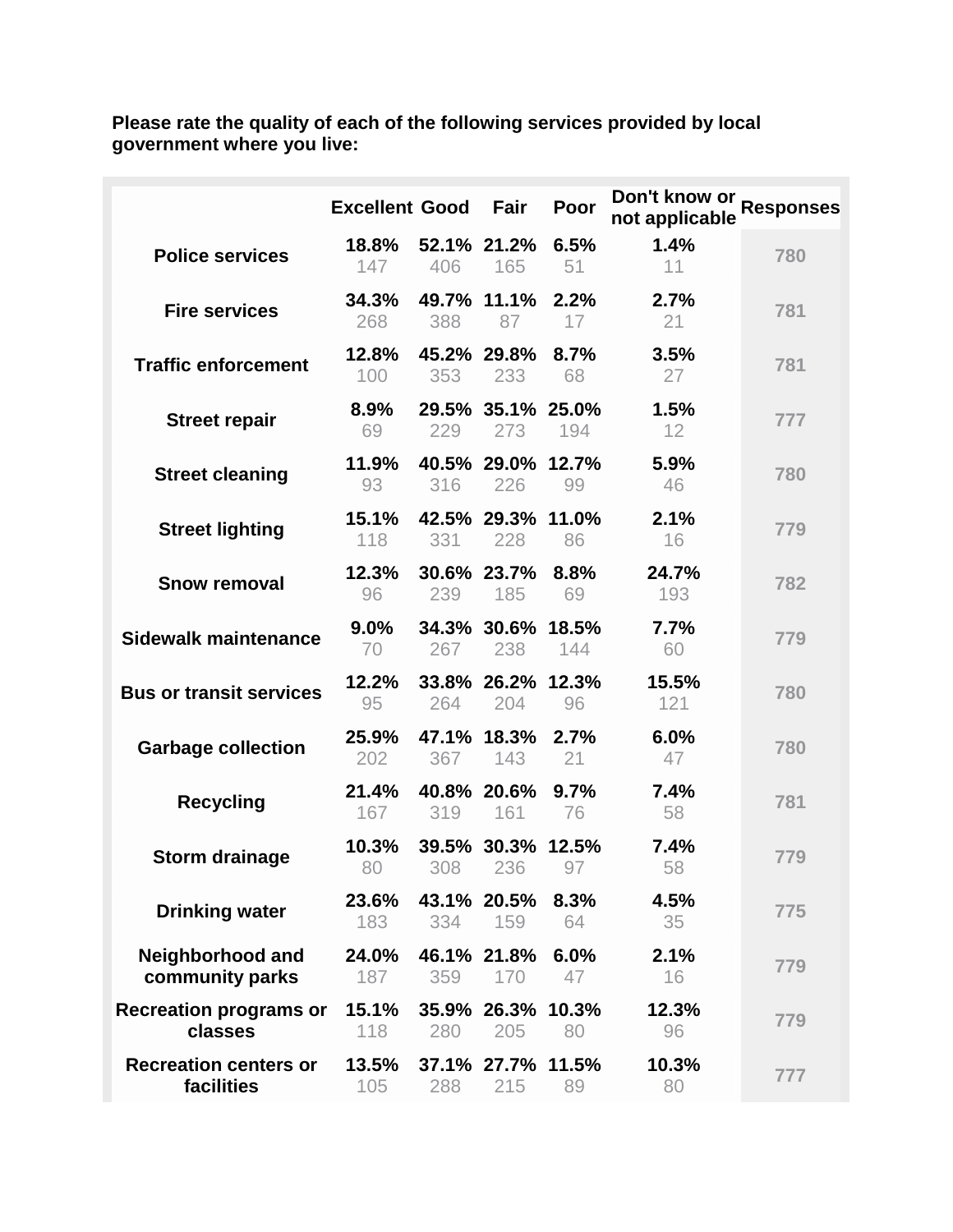| Land use, planning and<br>zoning                                 | 9.0%<br>70   | 278          | 35.7% 32.9%<br>256       | 13.4%<br>104  | 9.1%<br>71   | 779 |
|------------------------------------------------------------------|--------------|--------------|--------------------------|---------------|--------------|-----|
| <b>Code enforcement</b><br>(weeds, abandoned<br>buildings, etc.) | 8.1%<br>63   | 32.9%<br>257 | 30.6% 18.8%<br>239       | 147           | 9.5%<br>74   | 780 |
| <b>Economic development</b>                                      | 8.1%<br>63   | 250          | 32.1% 33.4% 20.4%<br>260 | 159           | 5.9%<br>46   | 778 |
| <b>Services to seniors</b>                                       | 12.4%<br>97  | 256          | 32.8% 30.0% 11.9%<br>234 | 93            | 12.8%<br>100 | 780 |
| Services to youth                                                | 8.5%<br>66   | 232          | 29.9% 32.9% 18.0%<br>256 | 140           | 10.7%<br>83  | 777 |
| <b>Services to low-income</b><br>people                          | 8.0%<br>62   | 29.0%<br>225 | 30.7% 19.2%<br>238       | 149           | 13.1%<br>102 | 776 |
| <b>Public library services</b>                                   | 23.6%<br>184 | 363          | 46.6% 20.2%<br>157       | 5.4%<br>42    | 4.2%<br>33   | 779 |
| <b>Public information</b><br>services                            | 13.0%<br>102 | 327          | 41.8% 28.6%<br>224       | $9.0\%$<br>70 | 7.5%<br>59   | 782 |
| <b>Public schools</b>                                            | 13.1%<br>102 | 311          | 40.0% 29.6%<br>230       | 12.2%<br>95   | 5.1%<br>40   | 778 |

#### **Overall, how would you rate the quality of the services provided by your local government?**

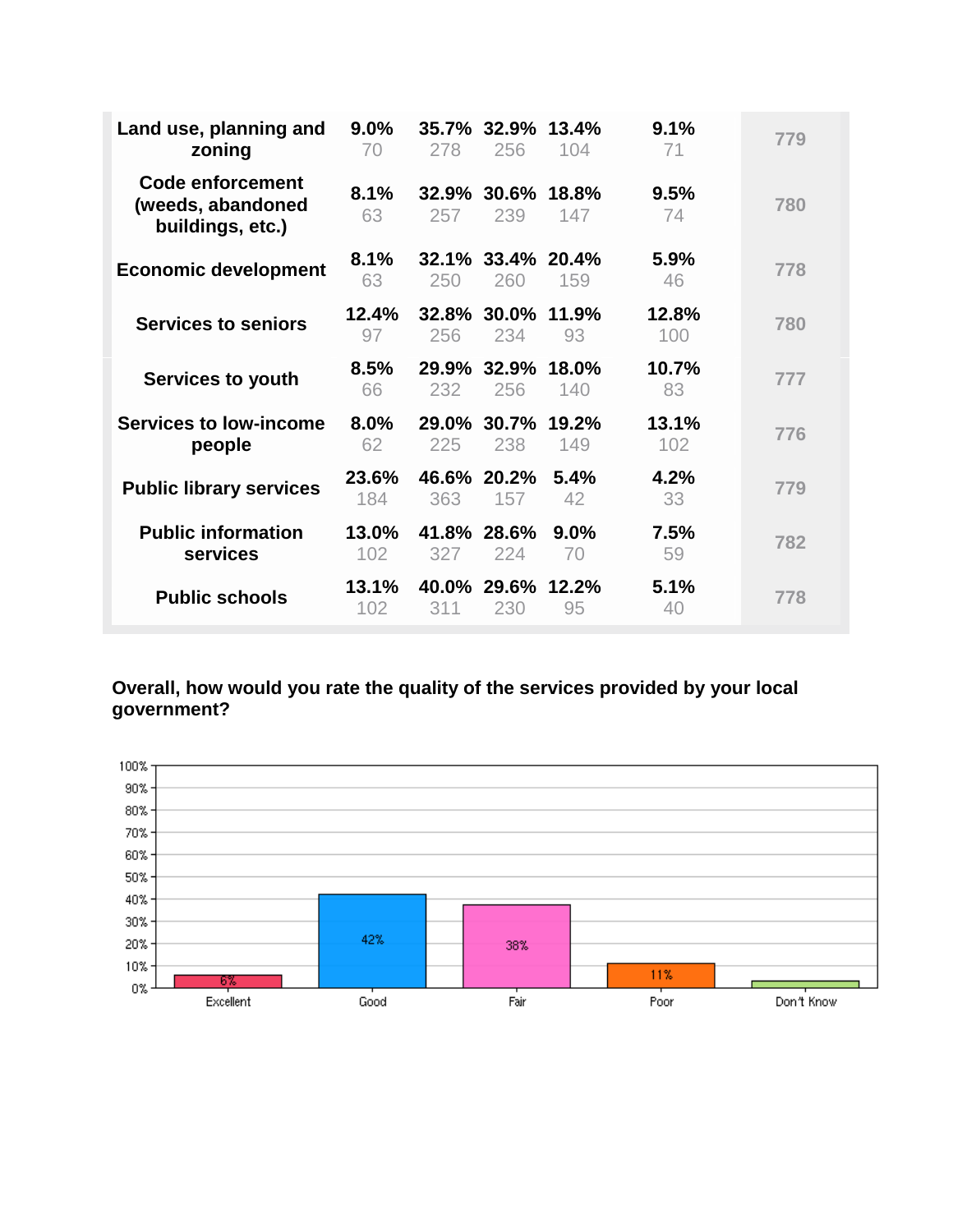| Value            | <b>Count</b> | <b>Percent %</b> |
|------------------|--------------|------------------|
| <b>Excellent</b> | 47           | 6%               |
| Good             | 328          | 42.2%            |
| Fair             | 291          | 37.5%            |
| Poor             | 85           | 10.9%            |
| Don't Know       | 26           | 3.3%             |

| <b>Statistics</b>      |         |  |  |  |
|------------------------|---------|--|--|--|
| <b>Total Responses</b> | 777     |  |  |  |
| Sum                    | 2,046.0 |  |  |  |
| Average                | 2.6     |  |  |  |
| <b>StdDev</b>          | 0.88    |  |  |  |
| Max                    | 5.0     |  |  |  |

#### **How would you rate the value of services you receive from your local government for the taxes paid?**

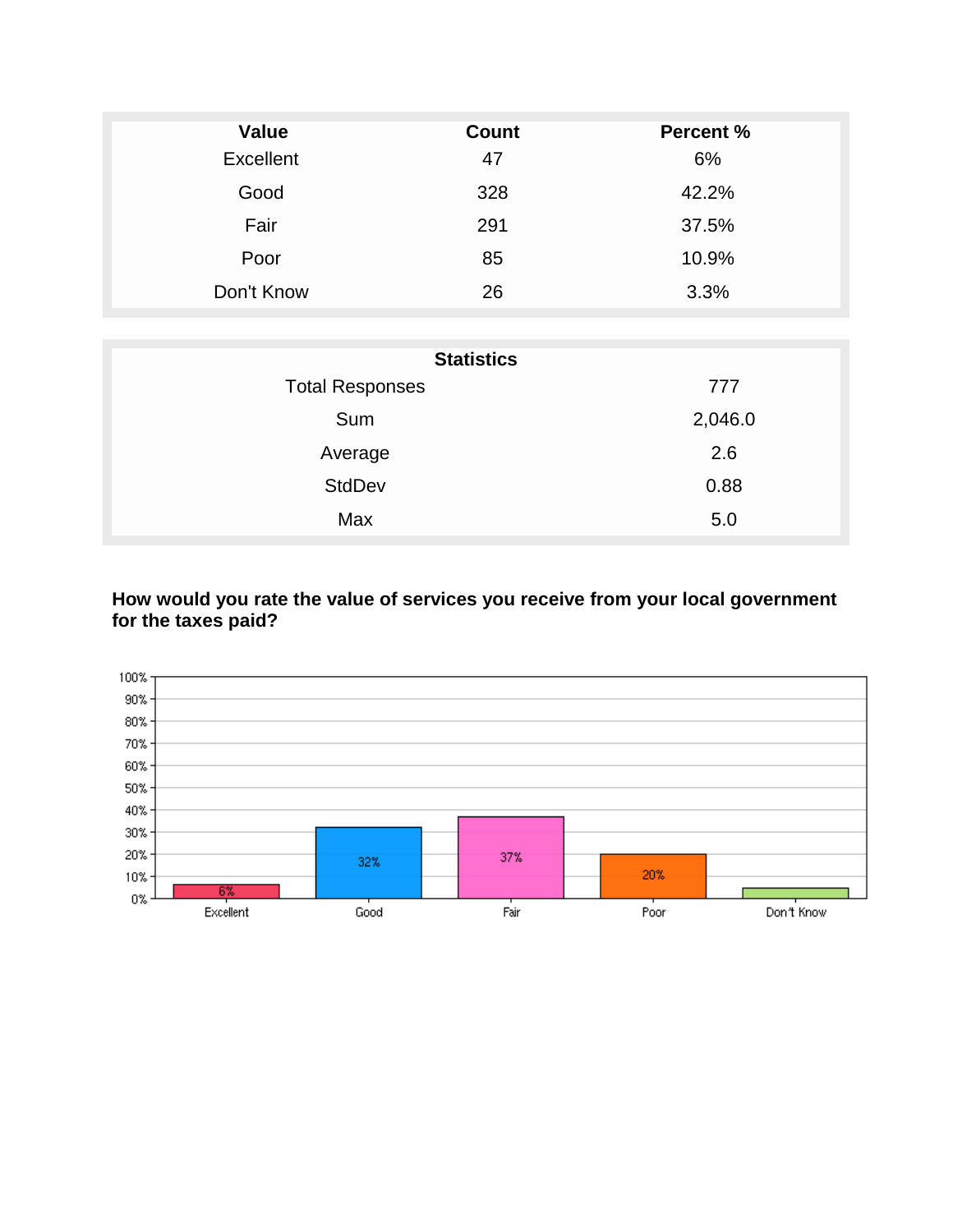| <b>Value</b> | <b>Count</b> | <b>Percent %</b> |
|--------------|--------------|------------------|
| Excellent    | 48           | 6.2%             |
| Good         | 251          | 32.3%            |
| Fair         | 286          | 36.8%            |
| Poor         | 156          | 20.1%            |
| Don't Know   | 37           | 4.8%             |

| <b>Statistics</b>      |         |  |  |  |  |
|------------------------|---------|--|--|--|--|
| <b>Total Responses</b> | 778     |  |  |  |  |
| Sum                    | 2,217.0 |  |  |  |  |
| Average                | 2.8     |  |  |  |  |
| <b>StdDev</b>          | 0.97    |  |  |  |  |
| Max                    | 5.0     |  |  |  |  |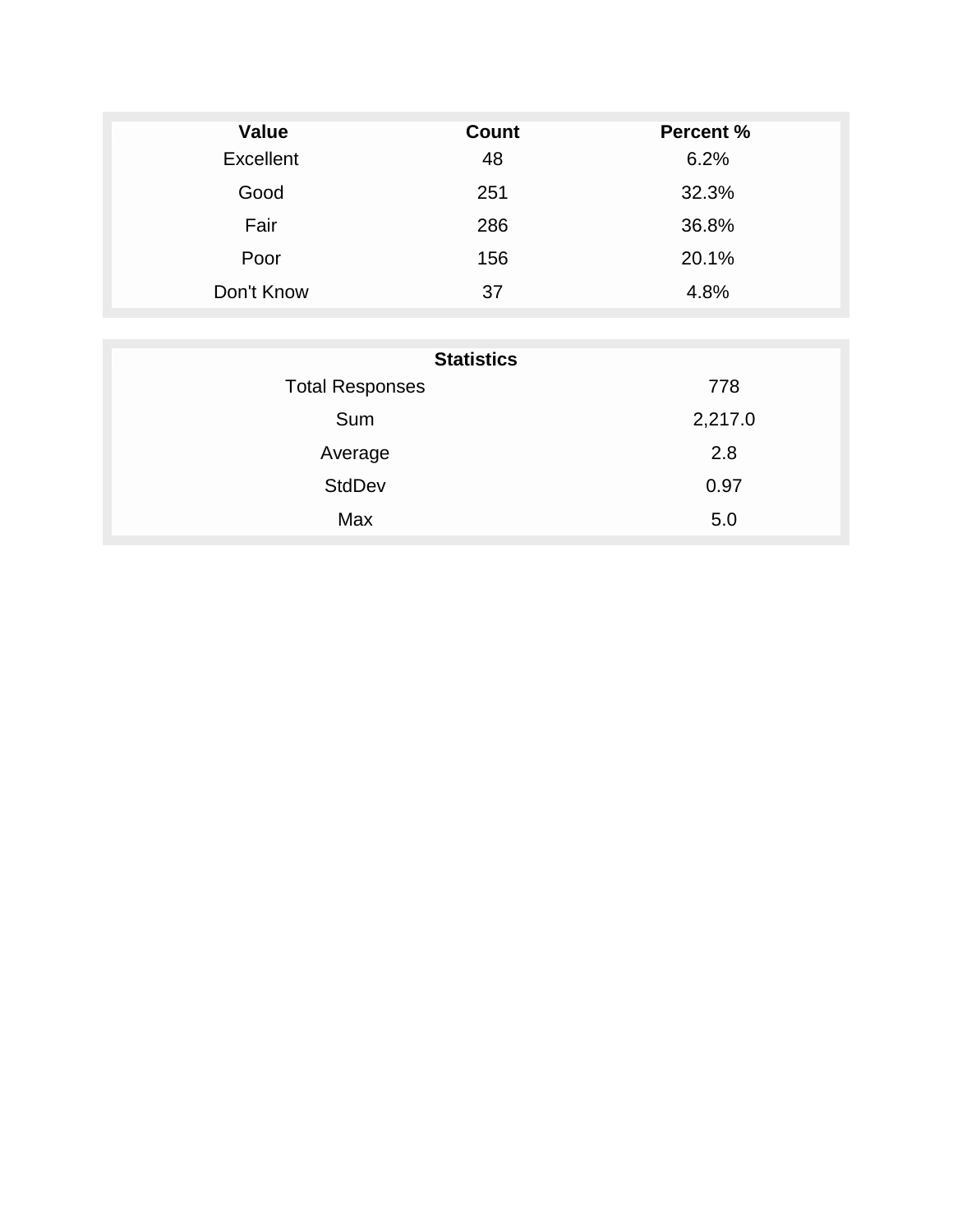**Now, please rate the job your local government is doing in each of the following areas:**

|                                                                                | <b>Excellent Good</b> |              | Fair                     | Poor | Don't<br><b>Know</b> | <b>Responses</b> |
|--------------------------------------------------------------------------------|-----------------------|--------------|--------------------------|------|----------------------|------------------|
| <b>Welcoming resident</b><br>involvement                                       | 9.3%<br>73            | 208          | 26.6% 33.2% 15.7%<br>260 | 123  | 15.1%<br>118         | 782              |
| <b>Being responsive to residents</b>                                           | 8.0%<br>62            | 213          | 27.5% 38.7% 16.5%<br>300 | 128  | 9.3%<br>72           | 775              |
| Generally acting in the best<br>interest of the community                      | 9.5%<br>74            | 251          | 32.3% 35.2% 16.3%<br>274 | 127  | 6.7%<br>52           | 778              |
| Informing residents about<br>issues facing the community                       | 8.6%<br>67            | 270          | 34.6% 32.3% 19.1%<br>252 | 149  | 5.4%<br>42           | 780              |
| Allowing access to elected<br>officials                                        | 10.5%<br>82           | 241          | 30.9% 34.7% 12.9%<br>271 | 101  | 11.0%<br>86          | 781              |
| Being open and transparent to<br>the public                                    | 8.7%<br>68            | 199          | 25.5% 35.9% 20.6%<br>280 | 161  | 9.2%<br>72           | 780              |
| Giving residents a chance to<br>express their views before<br>making decisions | 9.6%<br>75            | 231          | 29.6% 34.7% 18.1%<br>271 | 141  | 7.9%<br>62           | 780              |
| <b>Being honest</b>                                                            | 8.2%<br>64            | 216          | 27.7% 34.9% 19.6%<br>272 | 153  | 9.5%<br>74           | 779              |
| Not being corrupt                                                              | 9.0%<br>70            | 219          | 28.1% 33.8% 18.7%<br>264 | 146  | 10.4%<br>81          | 780              |
| <b>Treating residents with respect</b>                                         | 10.4%<br>81           | 264          | 34.0% 33.7% 14.5%<br>262 | 113  | 7.3%<br>57           | 777              |
| <b>Treating all residents fairly</b>                                           | 8.7%<br>68            | 222          | 28.5% 32.1% 21.8%<br>250 | 170  | 8.9%<br>69           | 779              |
| <b>Following the rules</b>                                                     | 8.2%<br>64            | 30.0%<br>233 | 36.3% 16.6%<br>282       | 129  | 8.8%<br>68           | 776              |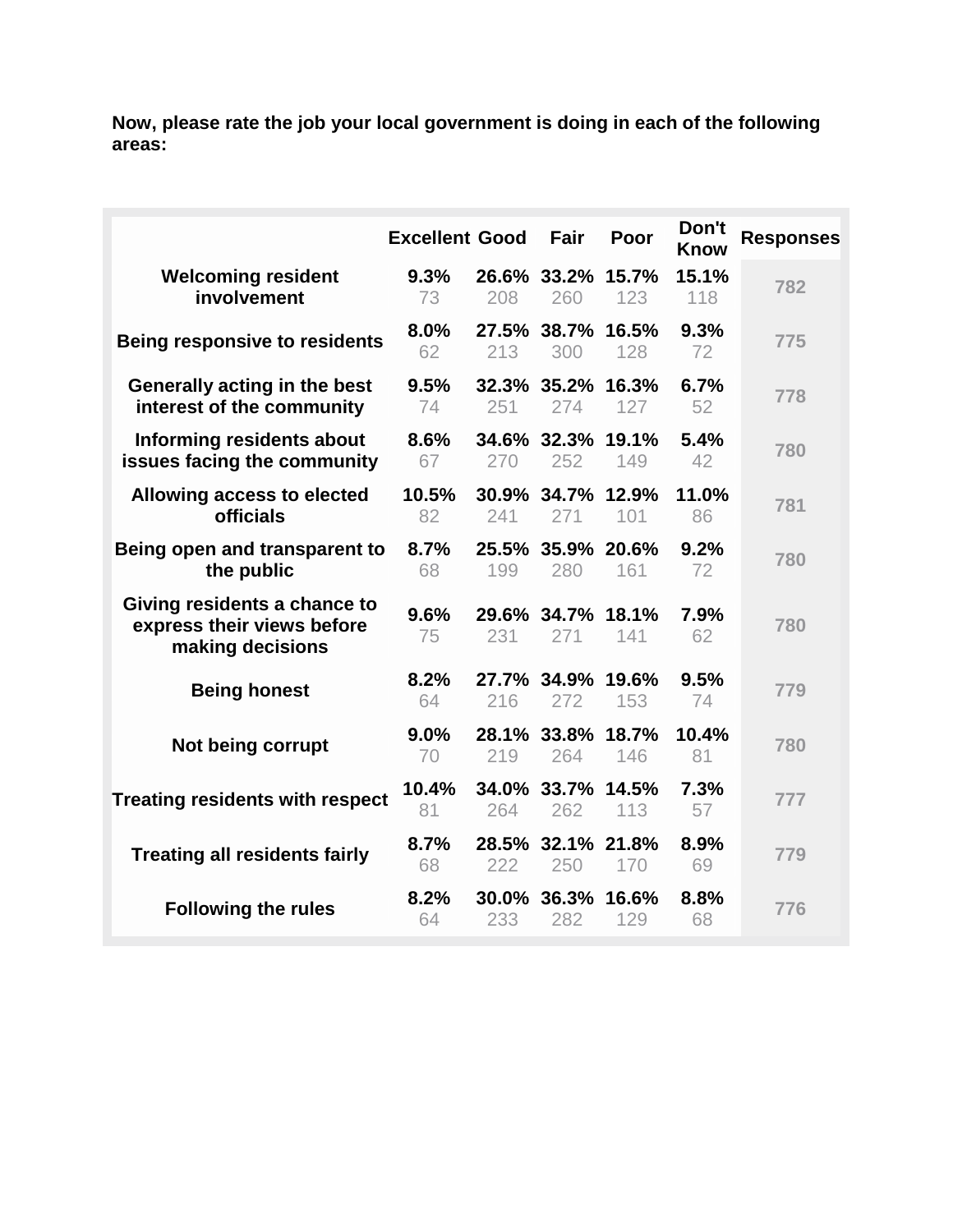**How much of the information you receive about the performance of your local government, if any, comes from each of the following sources?**

|                                                                                                                   | A lot         |     |                                |     | Some A little None Responses |
|-------------------------------------------------------------------------------------------------------------------|---------------|-----|--------------------------------|-----|------------------------------|
| Local government elected officials (such<br>as Mayor, City Council Members, County<br><b>Commissioners, etc.)</b> | 97            | 328 | 12.5% 42.1% 28.4% 17.1%<br>221 | 133 | 779                          |
| Citizen advisory groups or local boards<br>and commissions (such as a school<br>board, planning commission, etc.) | 90            | 334 | 11.6% 42.9% 26.6% 18.9%<br>207 | 147 | 778                          |
| Local government agencies or<br>administrative staff                                                              | $9.4\%$<br>73 | 289 | 37.2% 30.3% 23.1%<br>235       | 179 | 776                          |
| A report (or report card) specifically<br>about local government performance                                      | 50            | 227 | 6.4% 29.2% 27.1% 37.3%<br>211  | 290 | 778                          |
| Annual budgets of the local government<br>and/or its departments                                                  | 73            | 254 | 9.4% 32.7% 27.4% 30.4%<br>213  | 236 | 776                          |
| <b>Local government newsletter</b>                                                                                | 68            | 208 | 8.7% 26.7% 24.0% 40.6%<br>187  | 316 | 779                          |
| <b>Local government Web site</b>                                                                                  | 107           | 251 | 13.8% 32.4% 27.1% 26.7%<br>210 | 207 | 775                          |
| <b>Emails from the local government</b>                                                                           | 7.0%<br>54    | 174 | 22.5% 20.2% 50.3%<br>156       | 388 | 772                          |
| <b>Local government Facebook or Twitter</b><br>site                                                               | 5.7%<br>44    | 153 | 19.9% 19.3% 55.1%<br>148       | 423 | 768                          |
| Local press (e.g., television news, radio<br>news, local newspapers, online versions<br>of any of these)          | 216           | 308 | 27.8% 39.6% 20.8% 11.7%<br>162 | 91  | 777                          |
| <b>Blogs or online discussion boards</b>                                                                          | $7.6\%$<br>59 | 185 | 23.8% 25.4% 43.2%<br>197       | 335 | 776                          |
| Ads on billboards, buses, or in other<br>public places                                                            | 7.2%<br>56    | 150 | 19.3% 29.4% 44.1%<br>228       | 342 | 776                          |
| Advocate or public interest groups                                                                                | 92            | 241 | 11.8% 30.9% 27.1% 30.2%<br>211 | 235 | 779                          |
| Word of mouth (from family, friends, or<br>neighbors, etc.)                                                       | 142           | 354 | 18.2% 45.4% 24.9% 11.4%<br>194 | 89  | 779                          |
| Your own personal experience                                                                                      | 142           | 327 | 18.3% 42.0% 28.4% 11.3%<br>221 | 88  | 778                          |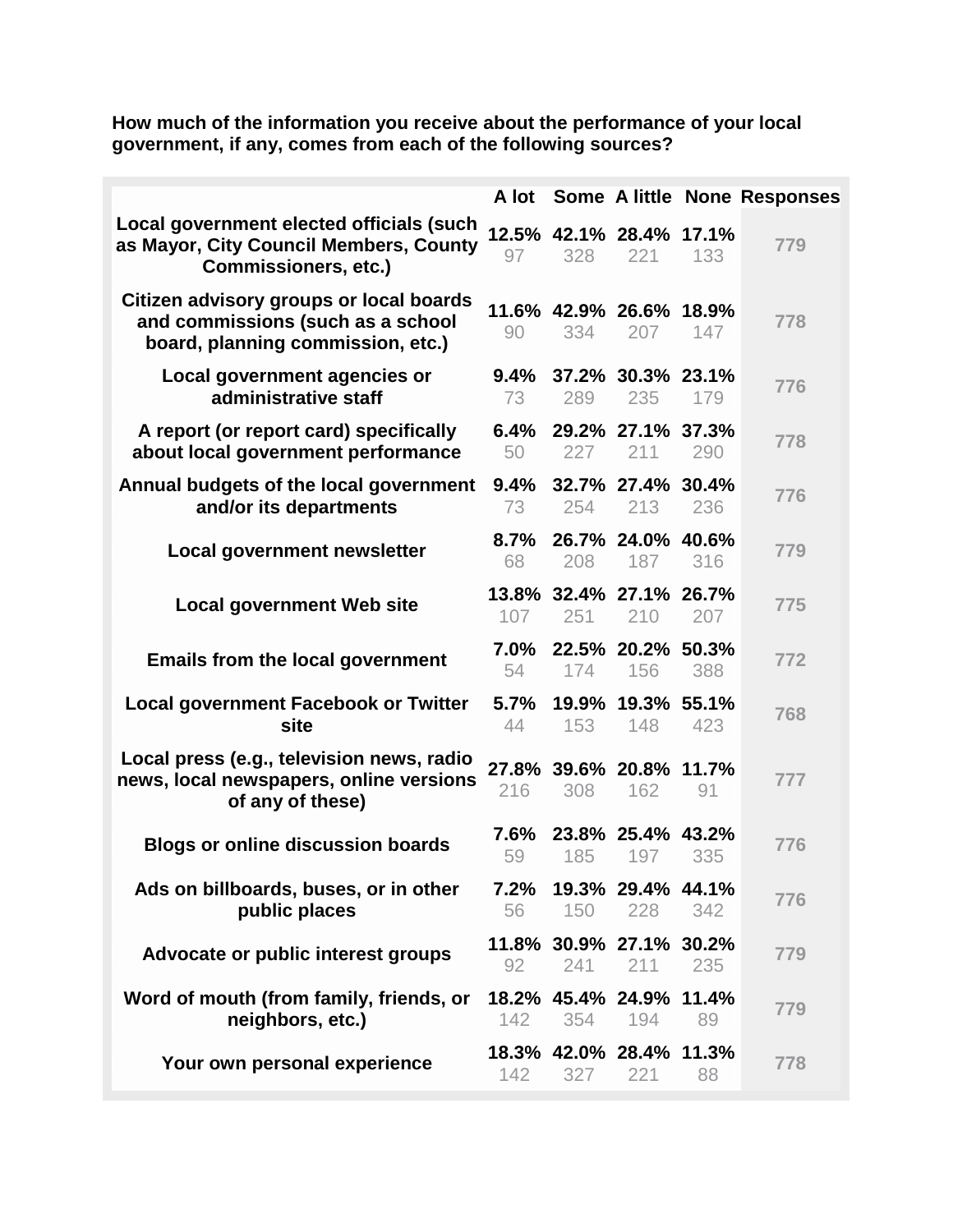|                                                                       | Care a<br>lot   |                      | Some A little        | <b>Not at</b><br>all | <b>Responses</b> |
|-----------------------------------------------------------------------|-----------------|----------------------|----------------------|----------------------|------------------|
| The cost of local government services                                 | 48.1%<br>374    | 36.9% 10.7%<br>287   | 83                   | 4.4%<br>34           | 778              |
| Plans to add, cut, or change local<br>government services             | 54.0%<br>421    | $32.3\%$ 9.5%<br>252 | 74                   | $4.1\%$<br>32        | 779              |
| The quality of local government<br>services                           | $57.8\%$<br>450 | 29.4% 9.1%<br>229    | 71                   | 3.7%<br>29           | 779              |
| Getting good information about the<br>performance of local government | 48.6%<br>378    |                      | $35.6\%$ 11.6%<br>90 | $4.2\%$<br>33        | 778              |

**Many local issues compete for our attention. To what extent do you care about each of these issues?**

**To what extent do you trust or NOT trust these different local sources to tell you the truth about how your local government is doing?**

|                                                                                                             | <b>Completely</b><br>trust | <b>Mostly</b><br>trust | Trust a<br>little | Don't<br>all | trust at Responses |
|-------------------------------------------------------------------------------------------------------------|----------------------------|------------------------|-------------------|--------------|--------------------|
| <b>Local government elected</b>                                                                             | 6.8%                       | 35.6%                  | 36.9%             | 20.6%        | 777                |
| <b>officials</b>                                                                                            | 53                         | 277                    | 287               | 160          |                    |
| Citizen advisory groups or local                                                                            | 10.1%                      | 43.8%                  | 35.7%             | 10.4%        | 776                |
| boards and commissions                                                                                      | 78                         | 340                    | 277               | 81           |                    |
| Local government agencies or                                                                                | 7.1%                       | 36.3%                  | 40.6%             | 16.0%        | 776                |
| administrative staff                                                                                        | 55                         | 282                    | 315               | 124          |                    |
| A report (or report card)<br>specifically about local<br>government performance                             | 9.1%<br>71                 | 36.5%<br>283           | 40.6%<br>315      | 13.8%<br>107 | 776                |
| Annual budgets of the local<br>government and/or its<br>departments                                         | 10.1%<br>78                | 37.0%<br>287           | 37.4%<br>290      | 15.6%<br>121 | 776                |
| Local government newsletters,                                                                               | 7.9%                       | 37.7%                  | 38.6%             | 15.8%        | 777                |
| Web sites, emails, etc.                                                                                     | 61                         | 293                    | 300               | 123          |                    |
| Local press (e.g., television<br>news, radio news, local<br>newspapers, online versions of<br>any of these) | 14.1%<br>110               | 46.0%<br>358           | 31.5%<br>245      | 8.4%<br>65   | 778                |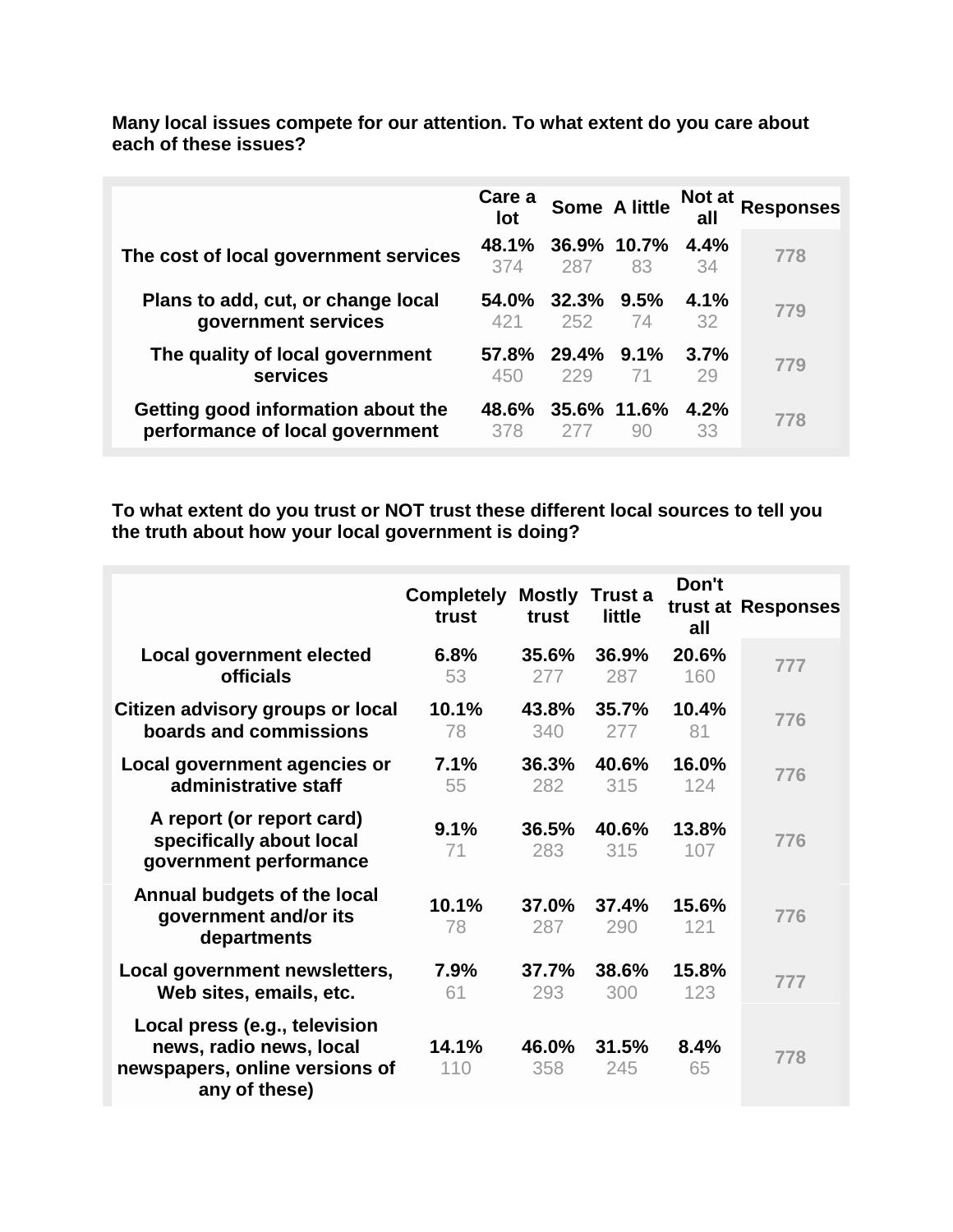| <b>Blogs or online discussion</b> | 7.1%  | 30.1% | 42.5% | 20.3%        | 772 |
|-----------------------------------|-------|-------|-------|--------------|-----|
| boards                            | 55    | 232   | 328   | 157          |     |
| Ads on billboards, buses, or in   | 5.4%  | 24.6% | 41.6% | <b>28.4%</b> | 777 |
| other public places               | 42    | 191   | 323   | 221          |     |
| Advocate or public interest       | 11.0% | 40.3% | 36.8% | 11.9%        | 774 |
| groups                            | 85    | 312   | 285   | 92           |     |
| Word of mouth (from family,       | 15.0% | 49.7% | 30.7% | 4.7%         | 773 |
| friends, or neighbors, etc.)      | 116   | 384   | 237   | 36           |     |

#### **About how often do you use the Internet to get information about your local government?**



| Value                          | Count | <b>Percent %</b> |
|--------------------------------|-------|------------------|
| At least a few times each week | 122   | 15.6%            |
| About once a week              | 162   | 20.8%            |
| About once a month             | 153   | 19.6%            |
| Only a few times in a year     | 178   | 22.8%            |
| Less often or never            | 165   | 21.2%            |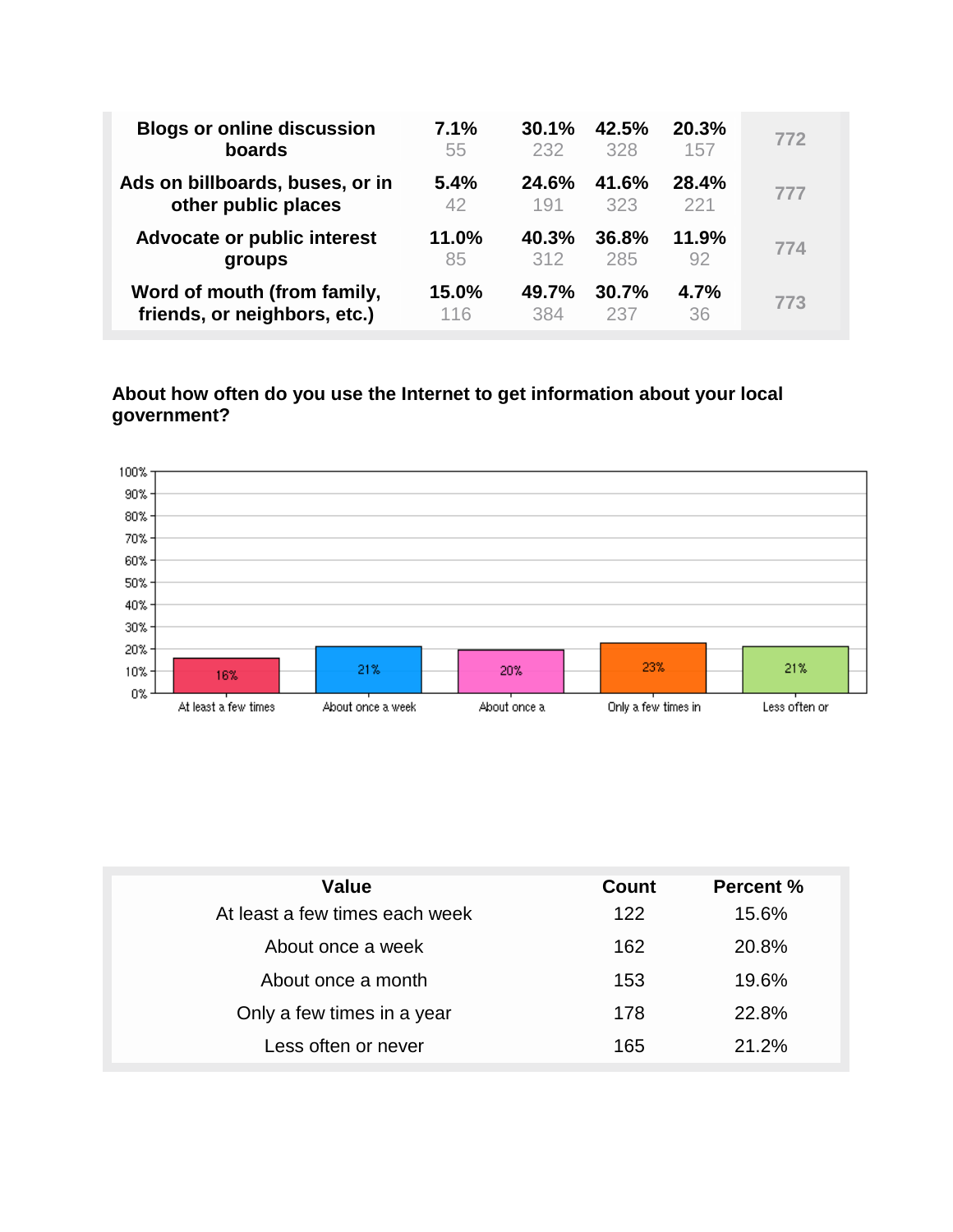| <b>Statistics</b>      |         |  |  |  |  |
|------------------------|---------|--|--|--|--|
| <b>Total Responses</b> | 780     |  |  |  |  |
| Sum                    | 2,442.0 |  |  |  |  |
| Average                | 3.1     |  |  |  |  |
| <b>StdDev</b>          | 1.37    |  |  |  |  |
| Max                    | 5.0     |  |  |  |  |

**Do you live within the boundaries of an incorporated municipality -- a city, town, village, etc.?**

| <b>Value</b> | <b>Count</b> | Percent % |  |
|--------------|--------------|-----------|--|
| Yes          | 606          | 78.5%     |  |
| No           | 112          | 14.5%     |  |
| Not sure     | 54           | 7%        |  |

| <b>Statistics</b>      |       |  |  |  |
|------------------------|-------|--|--|--|
| <b>Total Responses</b> | 772   |  |  |  |
| Sum                    | 992.0 |  |  |  |
| Average                | 1.3   |  |  |  |
| <b>StdDev</b>          | 0.59  |  |  |  |
| Max                    | 3.0   |  |  |  |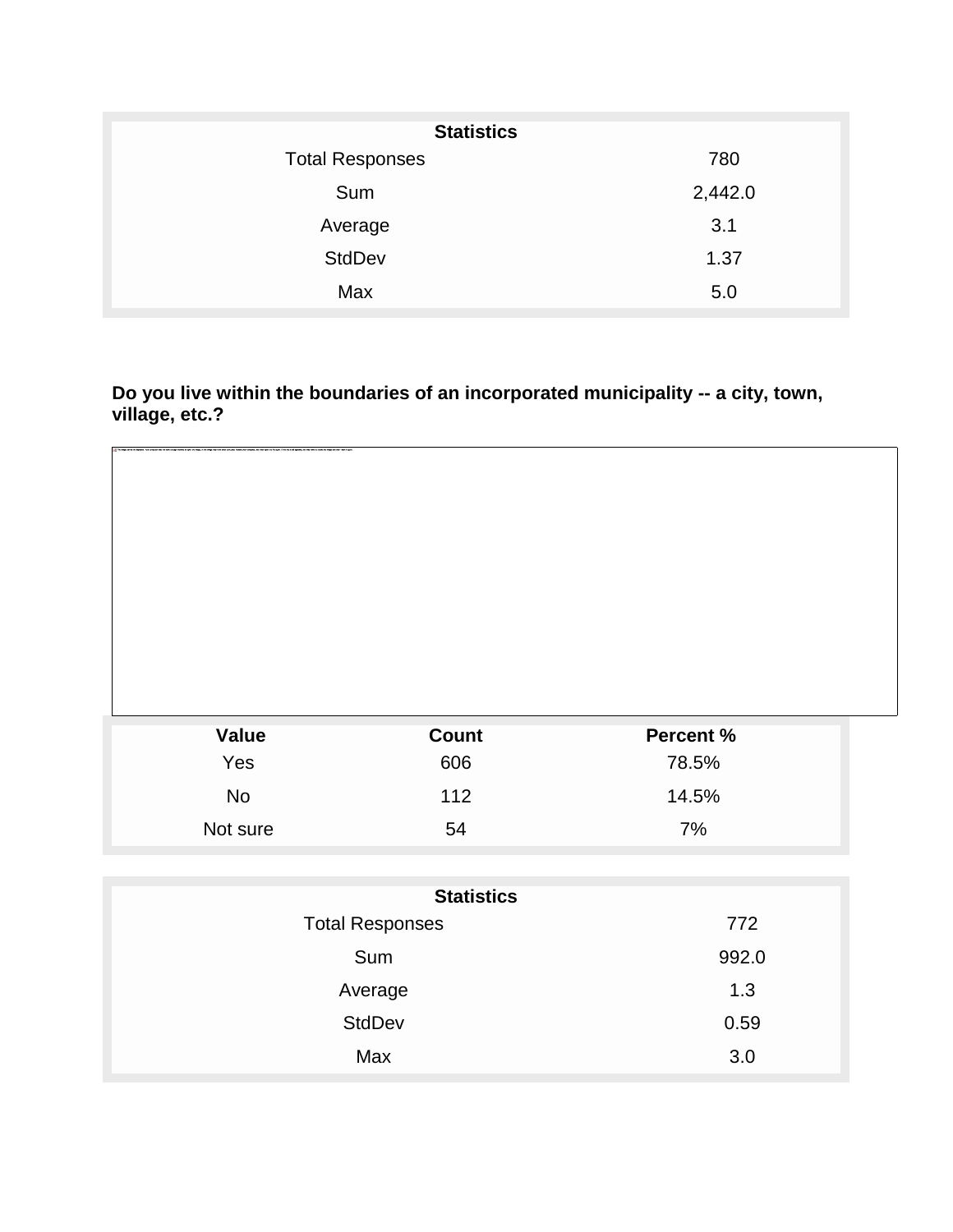

## **About how many years have you lived in your community?**

| <b>Value</b>       | <b>Count</b> | <b>Percent %</b> |
|--------------------|--------------|------------------|
| Less than 2 years  | 57           | 7.3%             |
| 2-5 years          | 114          | 14.6%            |
| 6-10 years         | 148          | 19%              |
| 11-20 years        | 167          | 21.4%            |
| More than 20 years | 295          | 37.8%            |

| <b>Statistics</b>      |         |  |  |  |  |
|------------------------|---------|--|--|--|--|
| <b>Total Responses</b> | 781     |  |  |  |  |
| Sum                    | 2,872.0 |  |  |  |  |
| Average                | 3.7     |  |  |  |  |
| <b>StdDev</b>          | 1.31    |  |  |  |  |
| Max                    | 5.0     |  |  |  |  |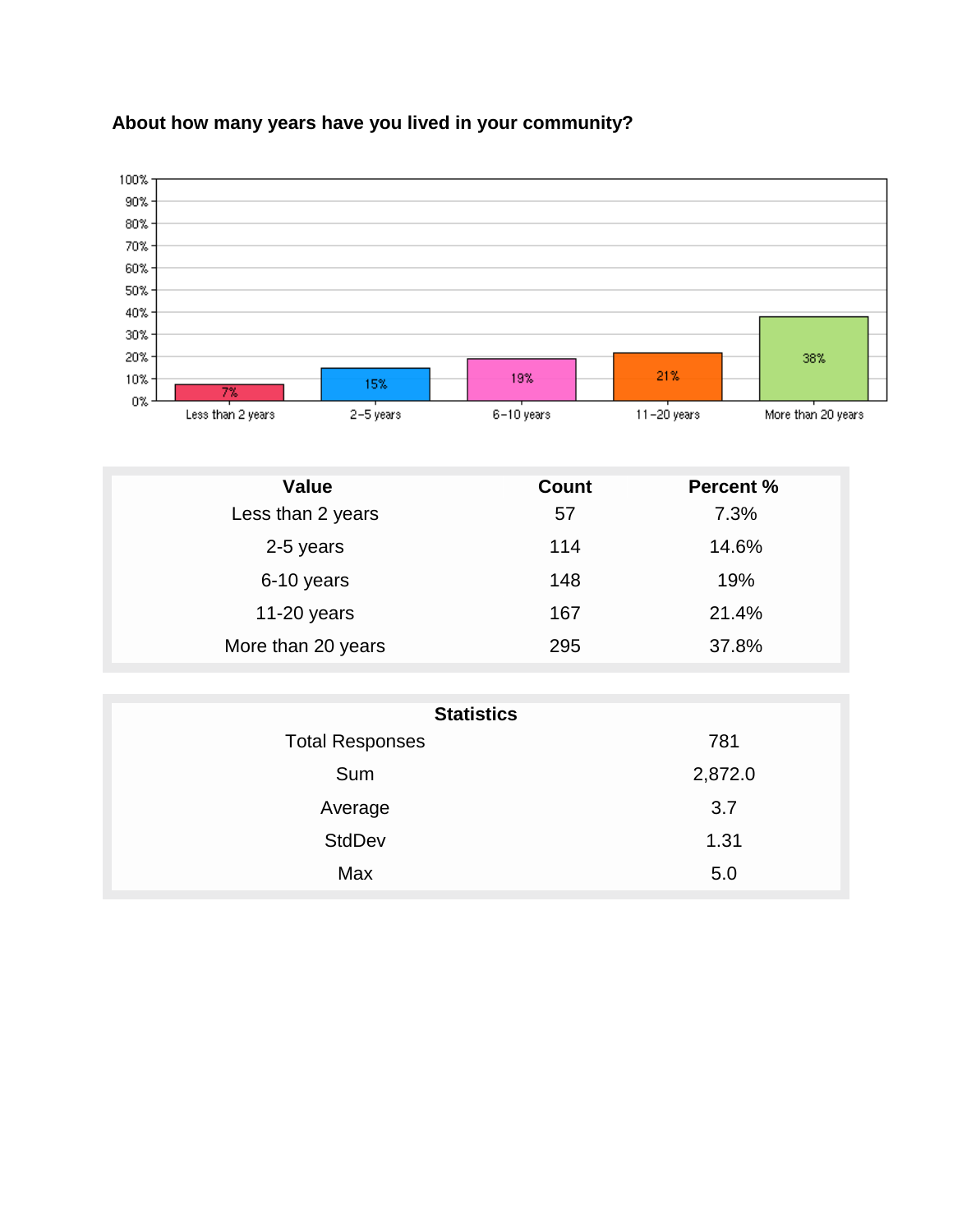## **Which best describes the community you live in?**



| Value                                          | Count | <b>Percent %</b> |
|------------------------------------------------|-------|------------------|
| A rural area                                   | 117   | 15%              |
| A small city or town (under 50,000 population) | 156   | 20%              |
| A medium-size city (50,000-250,000 population) | 133   | 17.1%            |
| A suburb near a large city                     | 155   | 19.9%            |
| A large city (over 250,000 population)         | 219   | 28.1%            |

| <b>Statistics</b>      |         |
|------------------------|---------|
| <b>Total Responses</b> | 780     |
| Sum                    | 2,543.0 |
| Average                | 3.3     |
| <b>StdDev</b>          | 1.43    |
| Max                    | 5.0     |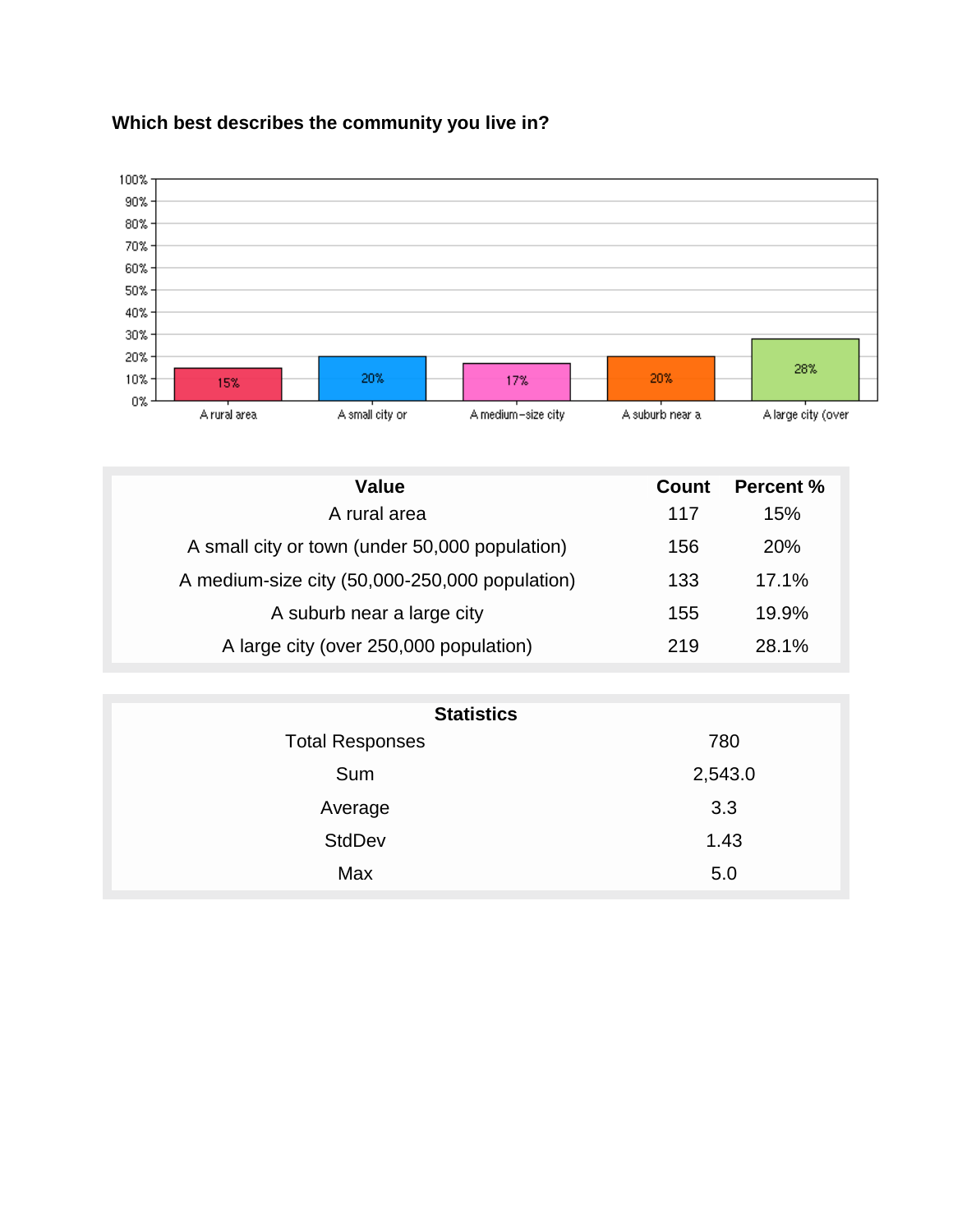

## **Which best describes the building you live in?**

| <b>Value</b>                                                       |     | <b>CountPercent %</b> |
|--------------------------------------------------------------------|-----|-----------------------|
| One family house detached from any other houses                    | 445 | 57.3%                 |
| House attached to one or more houses (e.g., a duplex or town home) | 96  | 12.4%                 |
| Building with two or more apartments or condominiums               | 198 | 25.5%                 |
| Mobile home                                                        | 30  | 3.9%                  |
| Other                                                              | 8   | $1\%$                 |

| 777     |
|---------|
| 1,391.0 |
| 1.8     |
| 1.02    |
| 5.0     |
|         |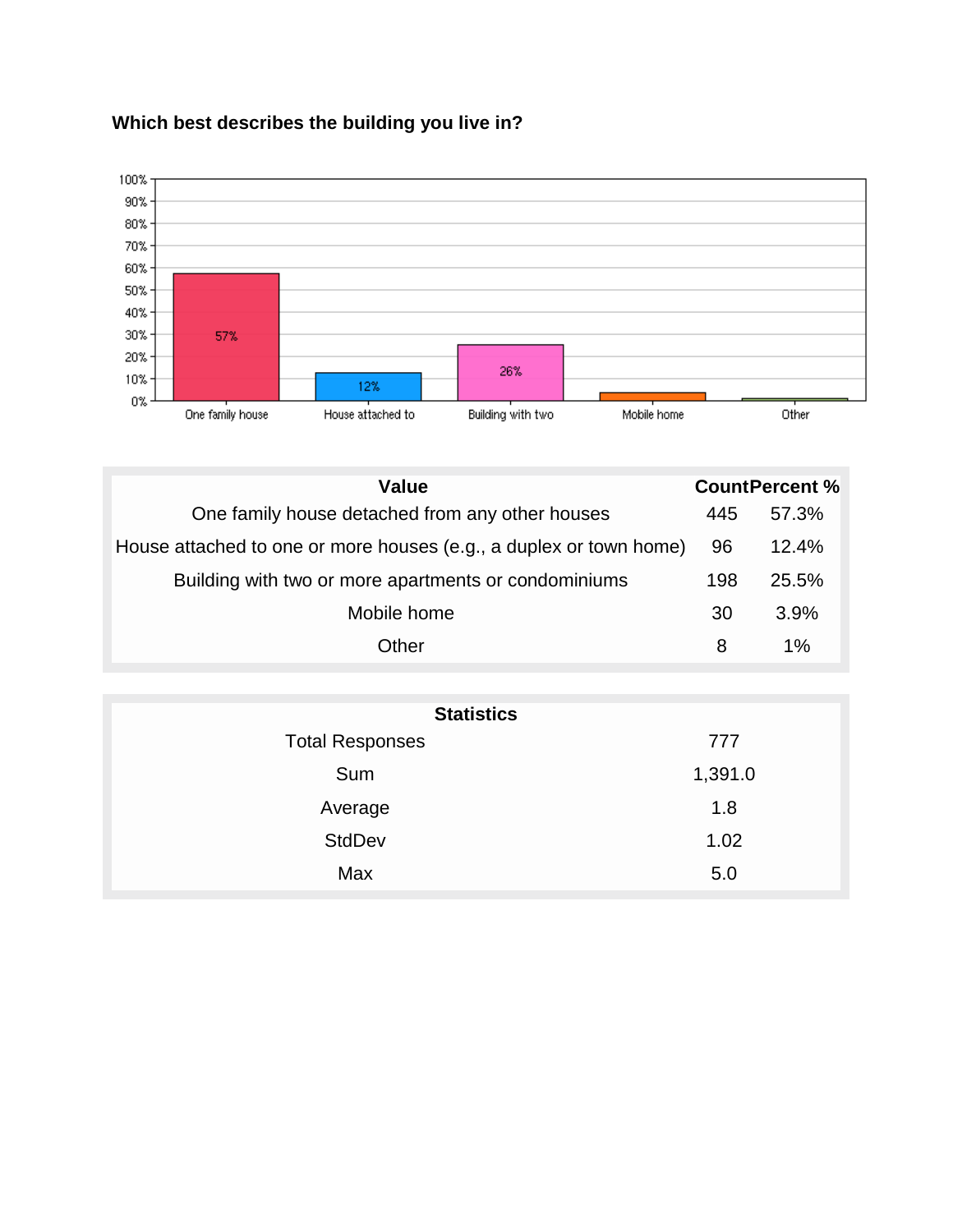#### **Is this house, apartment or mobile home...**



| Value                                                                  |     | <b>CountPercent %</b> |
|------------------------------------------------------------------------|-----|-----------------------|
| Rented for cash or occupied without cash payment?                      | 252 | 32.6%                 |
| Owned by you or someone in this house, with or without a mortgage? 521 |     | 67.4%                 |

| <b>Statistics</b>      |         |
|------------------------|---------|
| <b>Total Responses</b> | 773     |
| Sum                    | 1,294.0 |
| Average                | 1.7     |
| <b>StdDev</b>          | 0.47    |
| Max                    | 2.0     |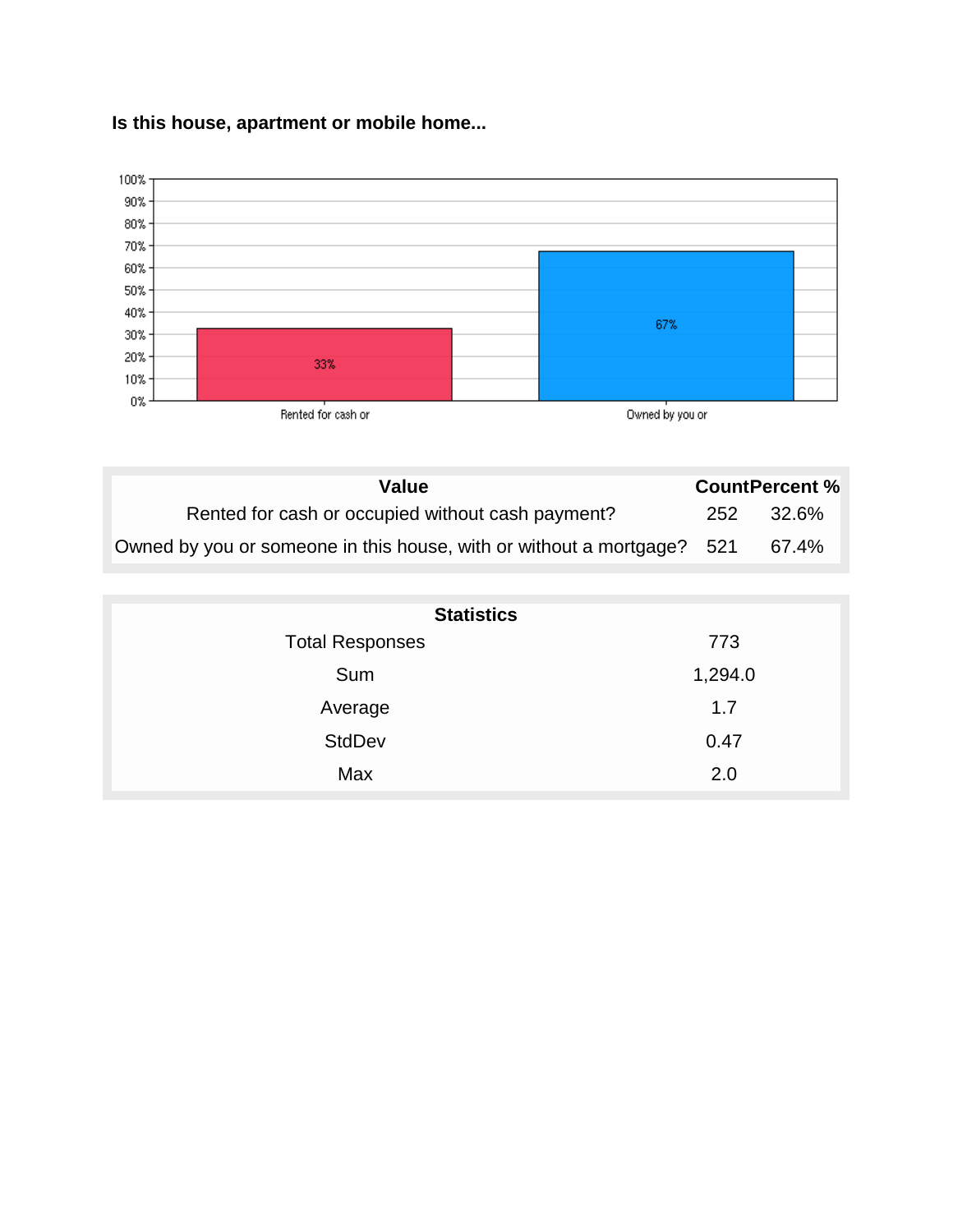**How much do you anticipate your household's total income before taxes will be for the current year? (Please include in your total income money from all sources for all persons living in your household.)**



| Less than \$10,000 - \$10,000 to und - \$25,000 to und - \$50,000 to und - \$75,000 to und - \$100,000 to un - \$150,000 or more |
|----------------------------------------------------------------------------------------------------------------------------------|
|----------------------------------------------------------------------------------------------------------------------------------|

| <b>Value</b>                 | Count | <b>Percent %</b> |
|------------------------------|-------|------------------|
| Less than $$10,000$          | 42    | 5.4%             |
| \$10,000 to under \$25,000   | 108   | 14%              |
| \$25,000 to under \$50,000   | 211   | 27.3%            |
| \$50,000 to under \$75,000   | 191   | 24.7%            |
| \$75,000 to under \$100,000  | 112   | 14.5%            |
| \$100,000 to under \$150,000 | 74    | 9.6%             |
| \$150,000 or more            | 36    | 4.7%             |

| <b>Statistics</b>      |         |
|------------------------|---------|
| <b>Total Responses</b> | 774     |
| Sum                    | 2,911.0 |
| Average                | 3.8     |
| <b>StdDev</b>          | 1.49    |
| Max                    | 7.0     |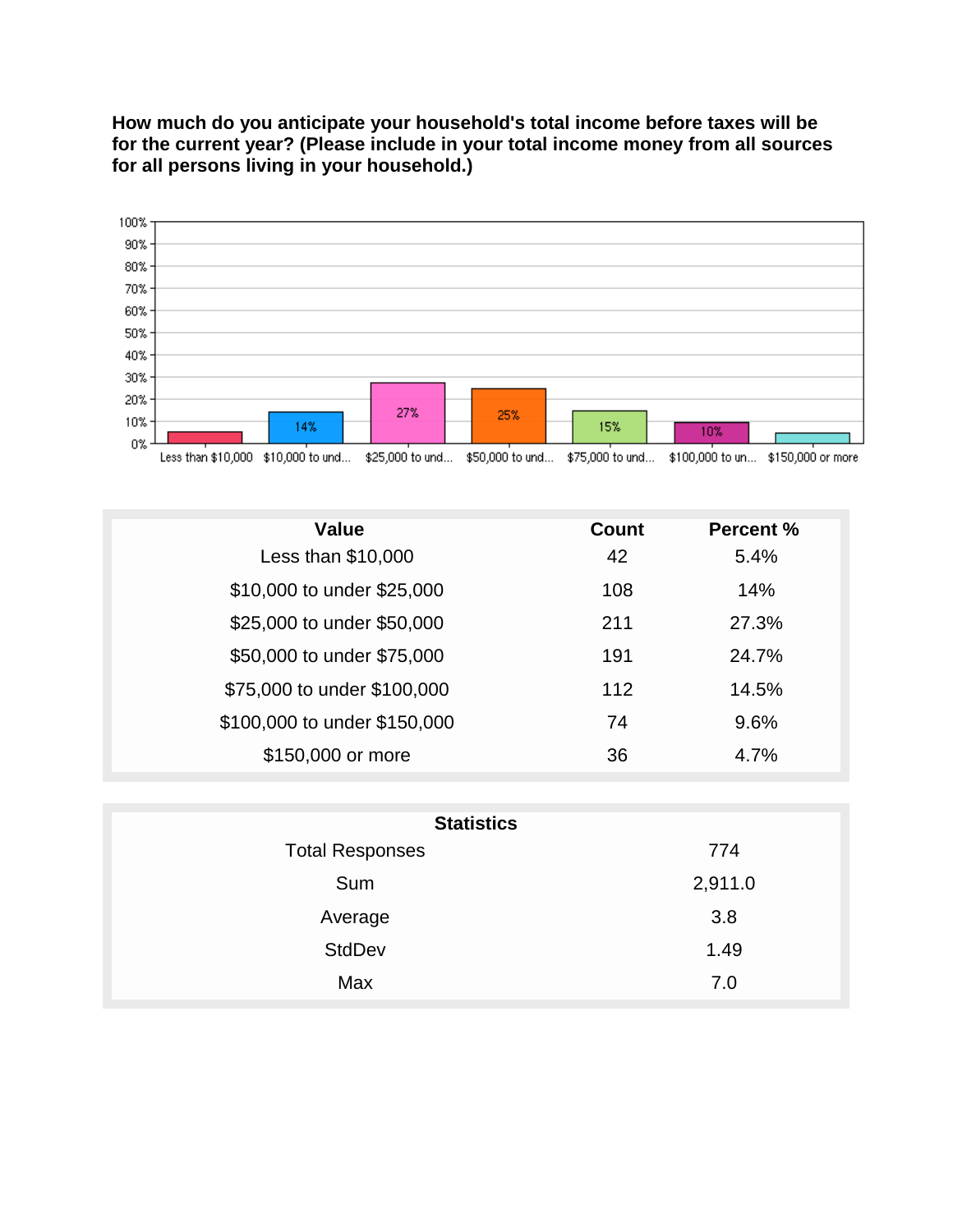



| <b>Value</b> | Count | <b>Percent %</b> |
|--------------|-------|------------------|
| Yes          | 296   | 38.3%            |
| No           | 476   | 61.7%            |

| <b>Statistics</b>      |         |
|------------------------|---------|
| <b>Total Responses</b> | 772     |
| Sum                    | 1,248.0 |
| Average                | 1.6     |
| <b>StdDev</b>          | 0.49    |
| Max                    | 2.0     |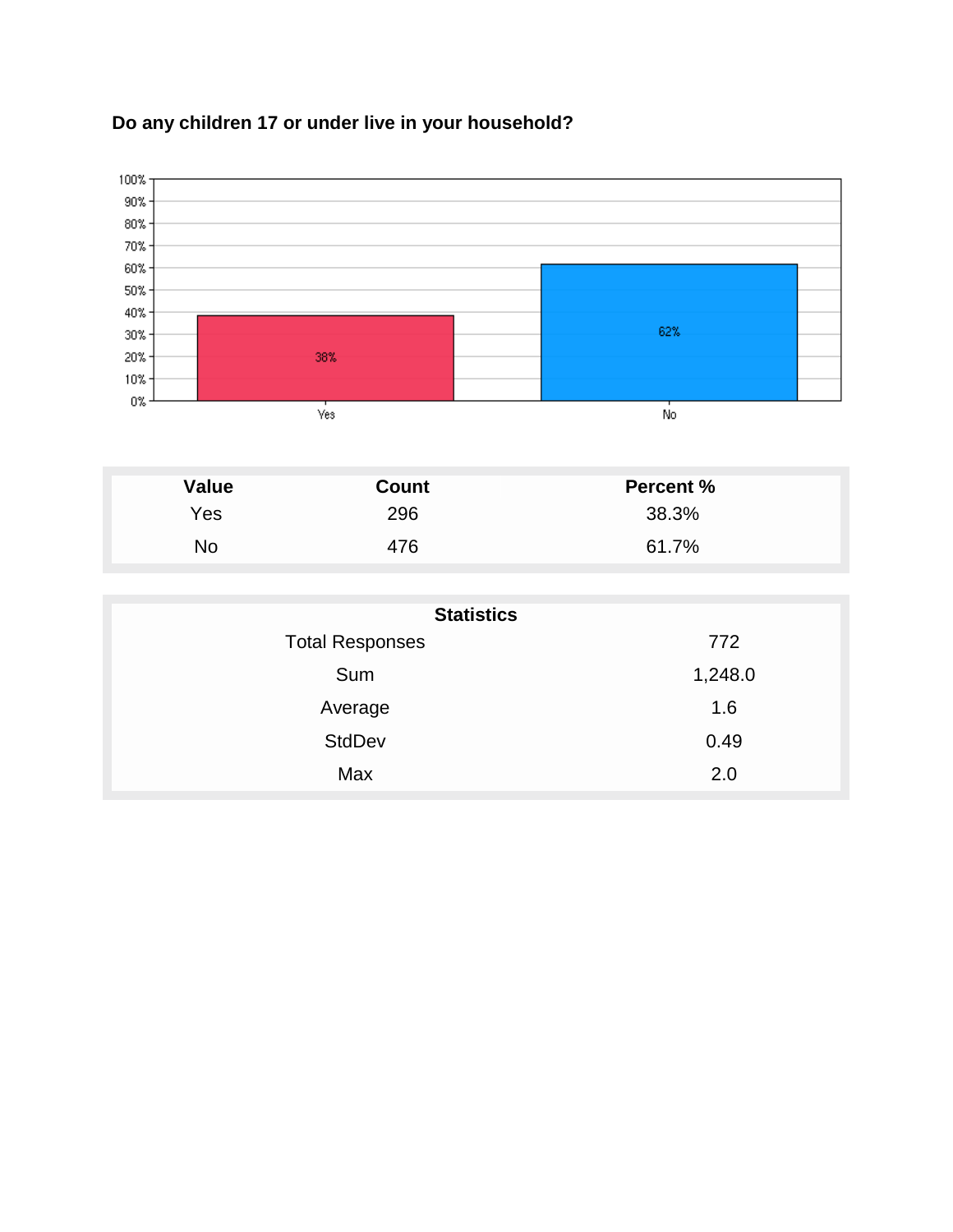

## **Are you or any other members of your household aged 65 or older?**

| Value | <b>Count</b> | <b>Percent %</b> |
|-------|--------------|------------------|
| Yes   | 192          | 24.9%            |
| No    | 580          | 75.1%            |

| <b>Statistics</b>      |         |  |
|------------------------|---------|--|
| <b>Total Responses</b> | 772     |  |
| Sum                    | 1,352.0 |  |
| Average                | 1.8     |  |
| <b>StdDev</b>          | 0.43    |  |
| Max                    | 2.0     |  |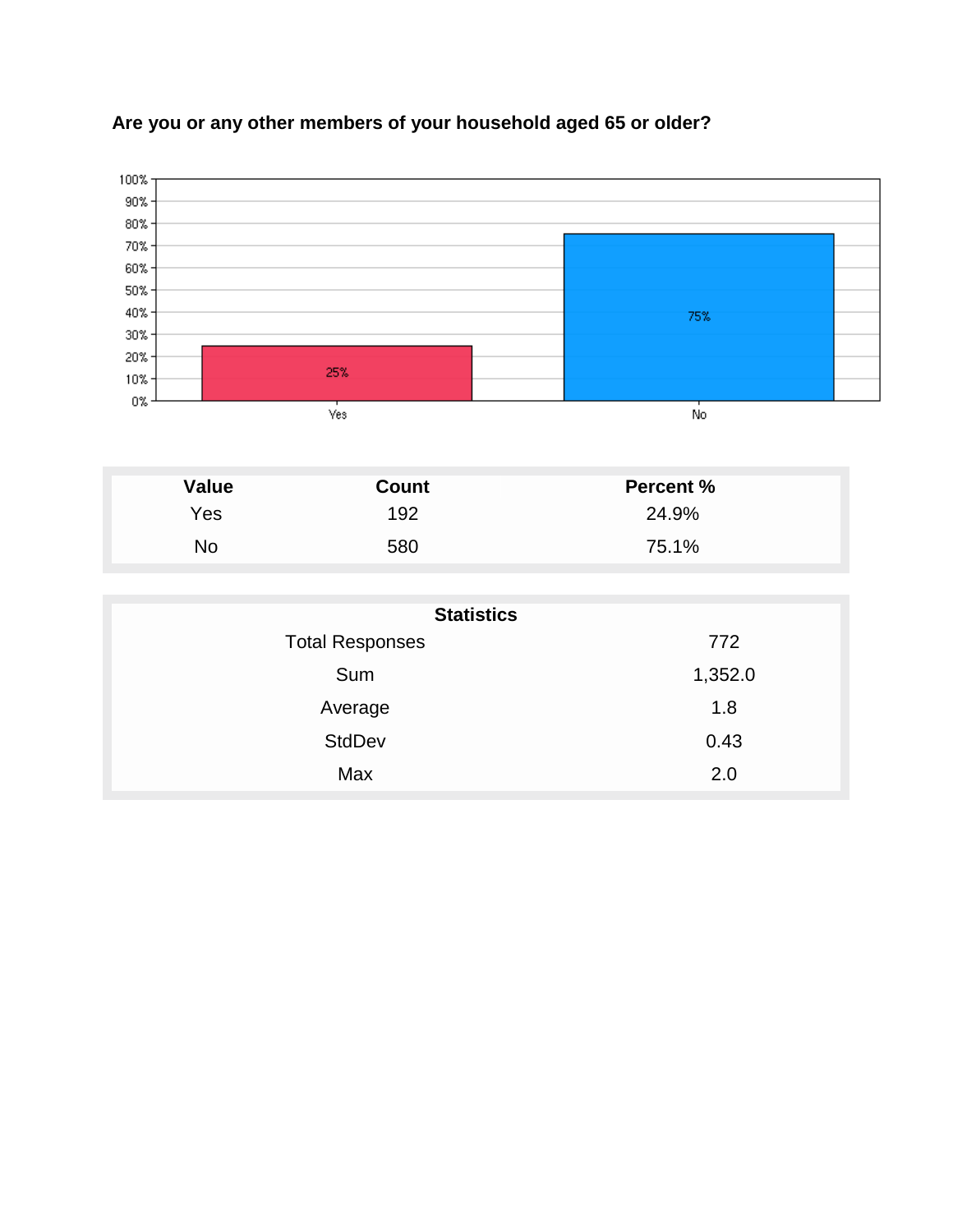## **In which category is your age?**



| <b>Value</b>      | <b>Count</b> | <b>Percent %</b> |
|-------------------|--------------|------------------|
| 18-24 years       | 32           | 4.1%             |
| 25-34 years       | 139          | 17.8%            |
| 35-44 years       | 165          | 21.2%            |
| 45-54 years       | 208          | 26.7%            |
| 55-64 years       | 148          | 19%              |
| 65-74 years       | 71           | 9.1%             |
| 75 years or older | 16           | 2.1%             |

| <b>Statistics</b>      |         |  |
|------------------------|---------|--|
| <b>Total Responses</b> | 779     |  |
| Sum                    | 2,915.0 |  |
| Average                | 3.7     |  |
| <b>StdDev</b>          | 1.40    |  |
| Max                    | 7.0     |  |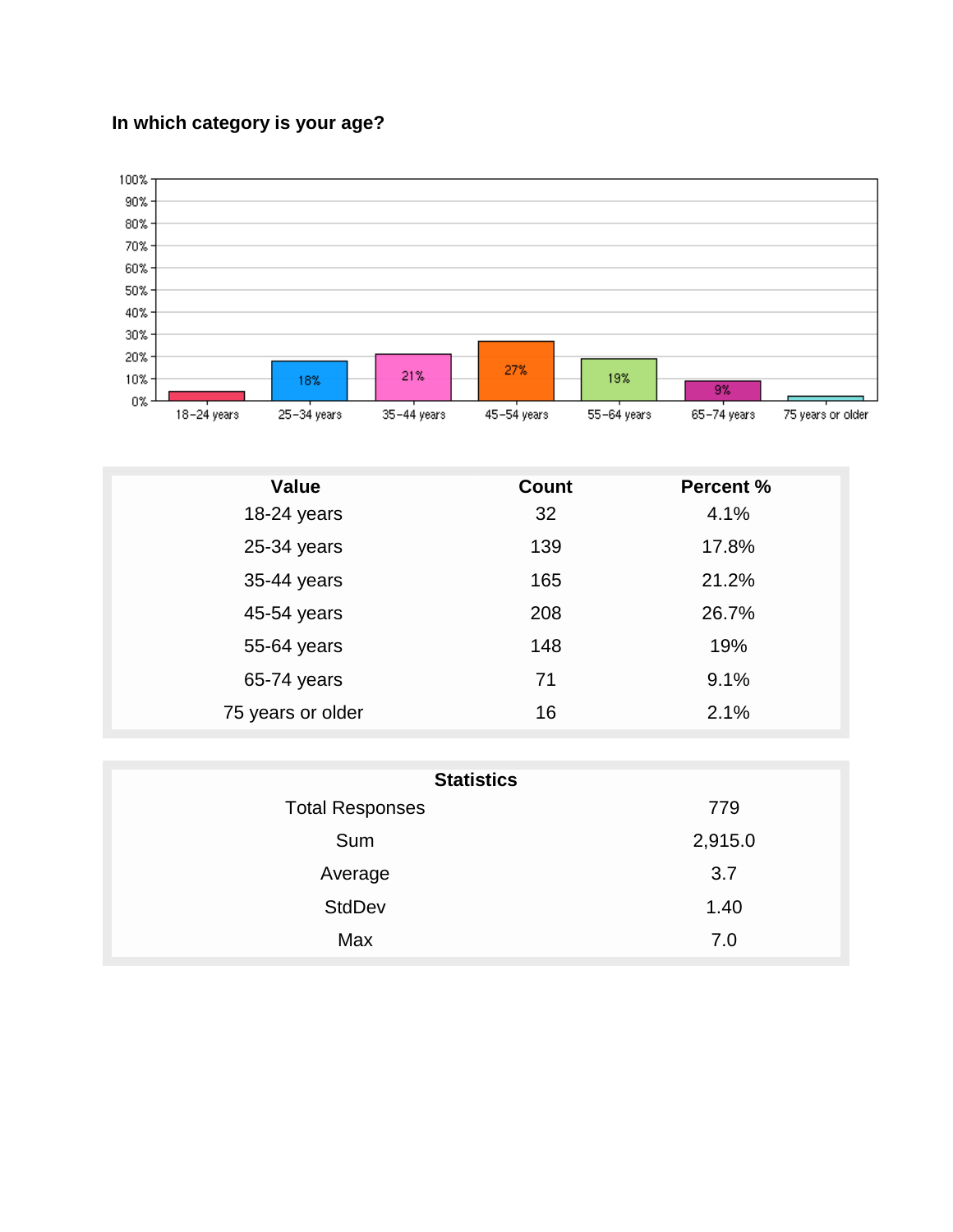## **What is your sex?**

| Value  | <b>Count</b> | <b>Percent %</b> |  |
|--------|--------------|------------------|--|
| Female | 513          | 66.2%            |  |
| Male   | 262          | 33.8%            |  |

| <b>Statistics</b>      |         |  |
|------------------------|---------|--|
| <b>Total Responses</b> | 775     |  |
| Sum                    | 1,037.0 |  |
| Average                | 1.3     |  |
| <b>StdDev</b>          | 0.47    |  |
| Max                    | 2.0     |  |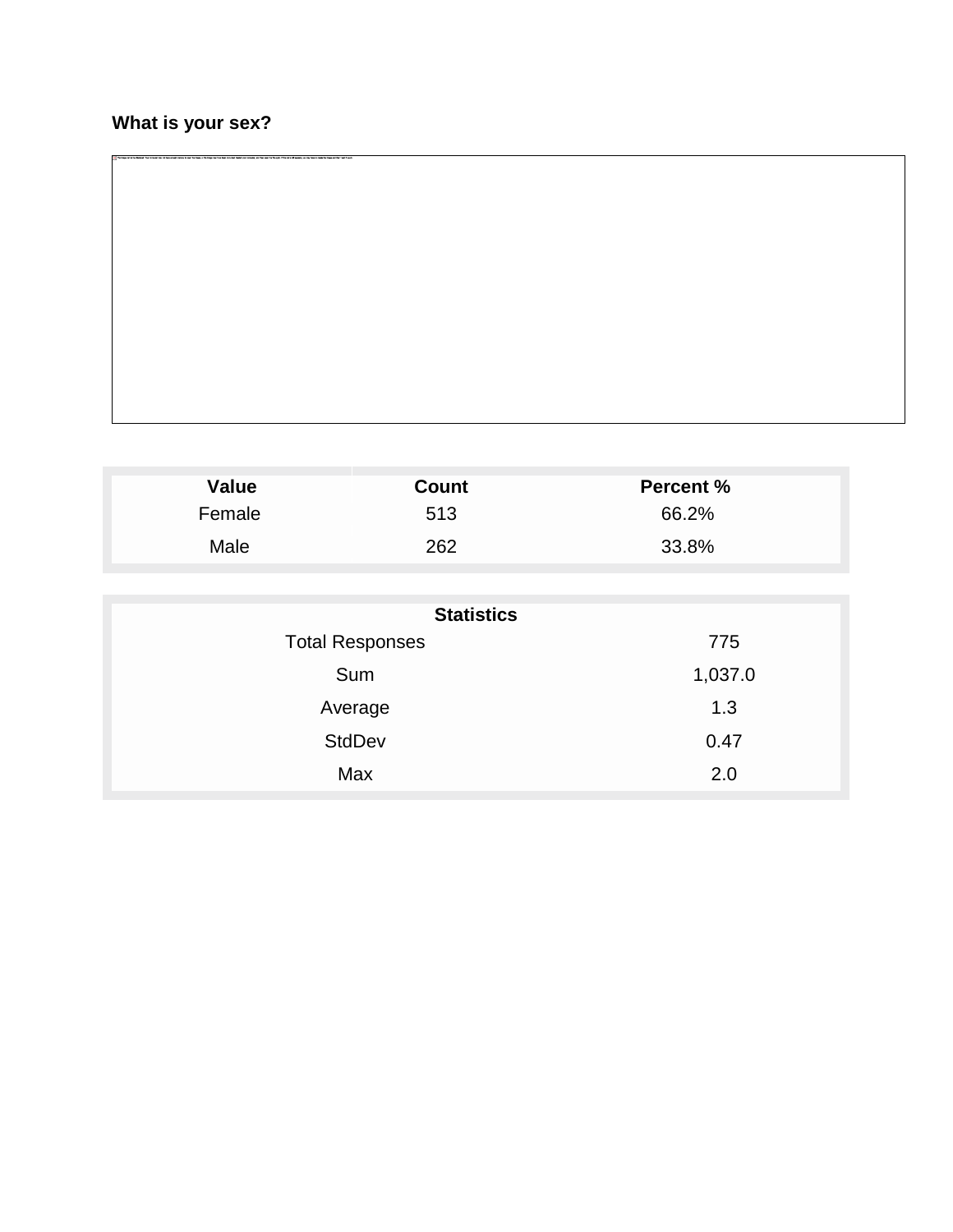| <b>Value</b>                                             |     | <b>Count Percent %</b> |
|----------------------------------------------------------|-----|------------------------|
| No, not Spanish, Hispanic or Latino                      | 733 | 94.3%                  |
| Yes, I consider myself to be Spanish, Hispanic or Latino | 44  | $5.7\%$                |

| <b>Statistics</b>      |       |  |
|------------------------|-------|--|
| <b>Total Responses</b> | 777   |  |
| Sum                    | 821.0 |  |
| Average                | 1.1   |  |
| <b>StdDev</b>          | 0.23  |  |
| Max                    | 2.0   |  |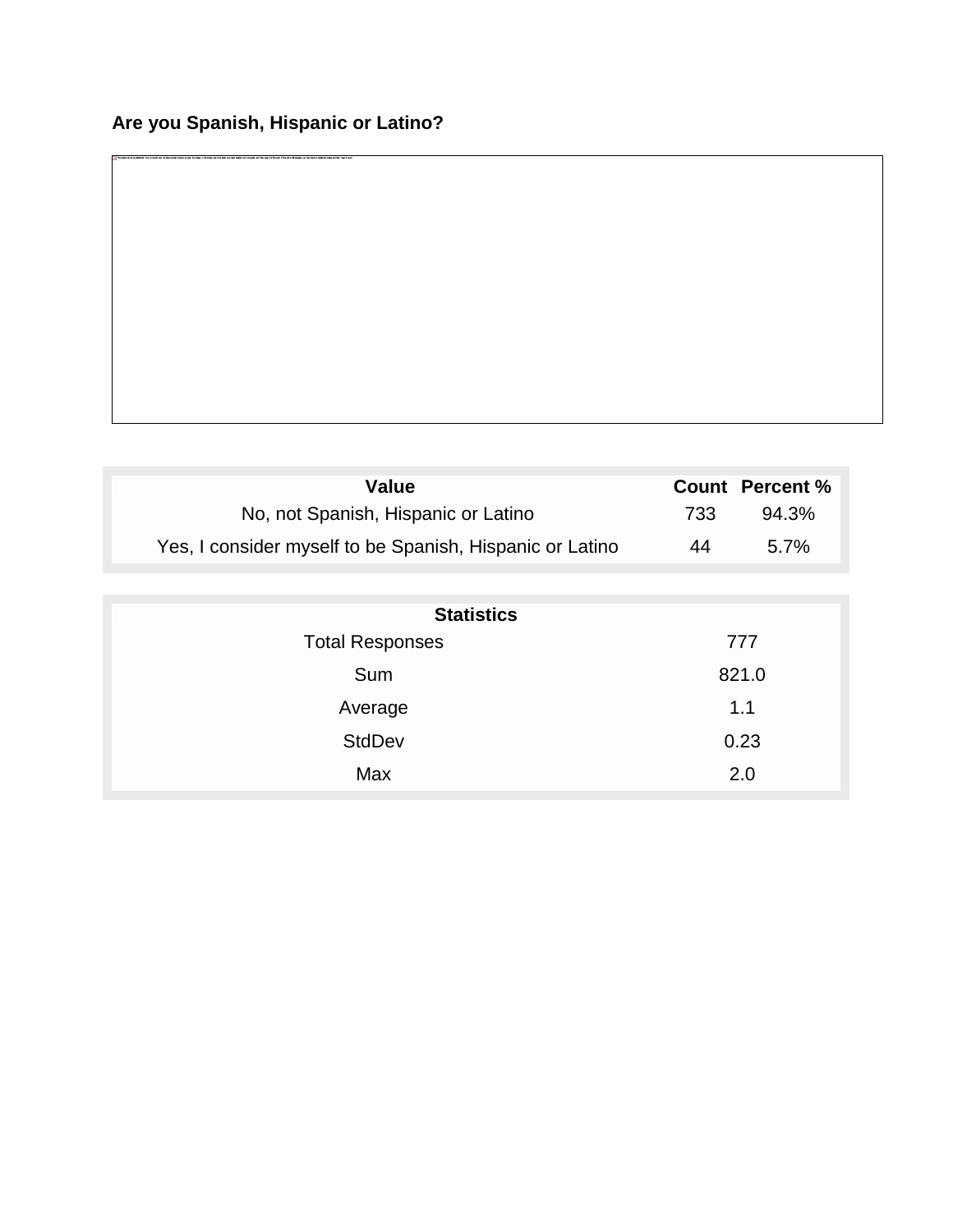#### **What is your race? (Mark one or more races to indicate what race you consider yourself to be.)**

| Value                                   | Count | Percent % |
|-----------------------------------------|-------|-----------|
| American Indian or Alaskan Native       |       | 2.2%      |
| Asian, Asian Indian or Pacific Islander | 48    | 6.1%      |
| <b>Black or African American</b>        | 65    | 8.3%      |
| White                                   | 657   | 84.1%     |
| Other                                   | 14    | $1.8\%$   |
|                                         |       |           |

| <b>Statistics</b>      |         |  |
|------------------------|---------|--|
| <b>Total Responses</b> | 781     |  |
| Sum                    | 3,006.0 |  |
| Average                | 3.8     |  |
| <b>StdDev</b>          | 0.68    |  |
| Max                    | 5.0     |  |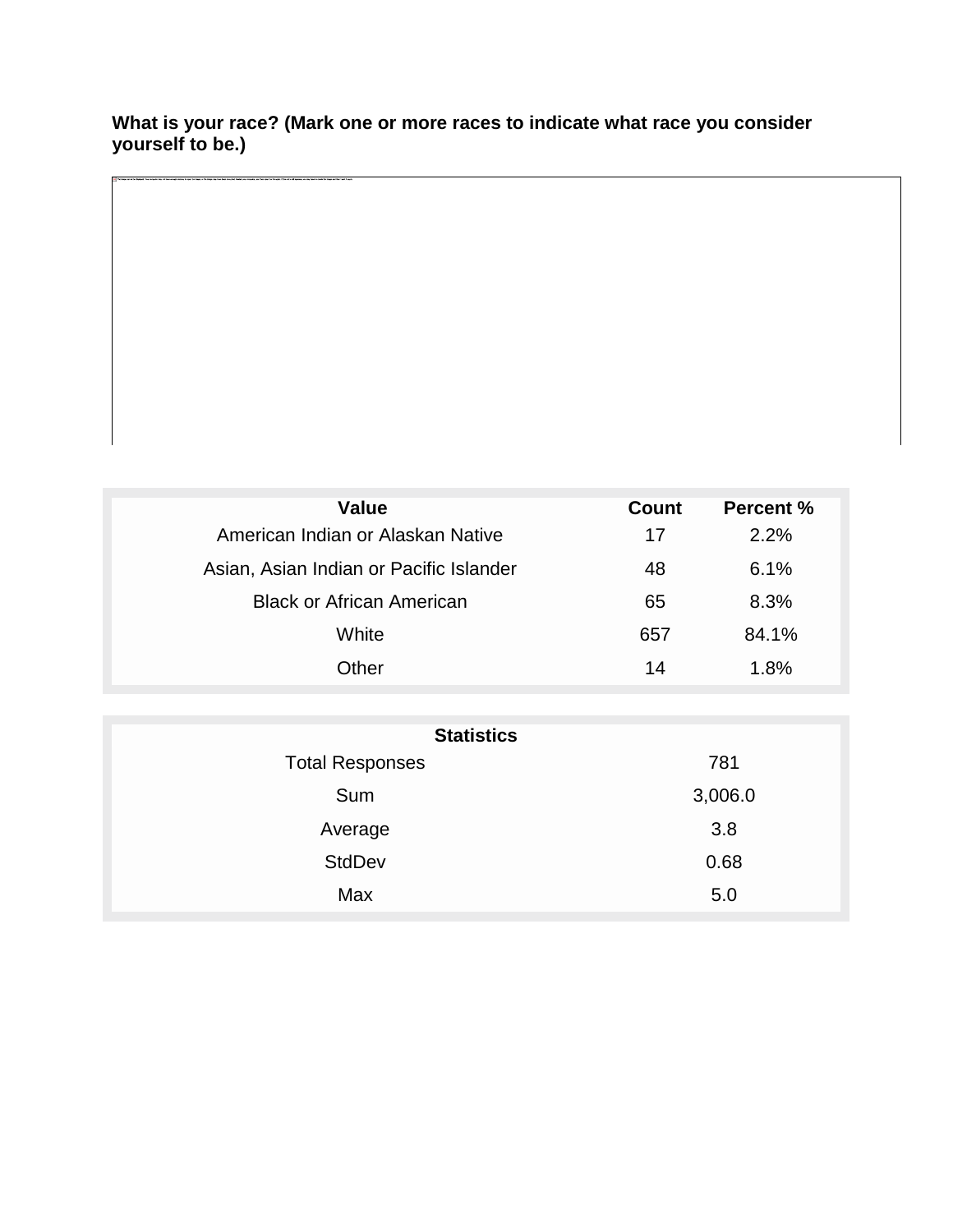| <b>Value</b>        | <b>Count</b> | <b>Percent %</b> |
|---------------------|--------------|------------------|
| Less than HS        | 5            | 0.6%             |
| High school         | 142          | 18.3%            |
| Some college        | 183          | 23.6%            |
| 2-yr college degree | 92           | 11.9%            |
| 4-yr college degree | 230          | 29.6%            |
| Graduate degree     | 124          | 16%              |

| <b>Statistics</b>      |         |  |
|------------------------|---------|--|
| <b>Total Responses</b> | 776     |  |
| Sum                    | 3,100.0 |  |
| Average                | 4.0     |  |
| <b>StdDev</b>          | 1.40    |  |
| Max                    | 6.0     |  |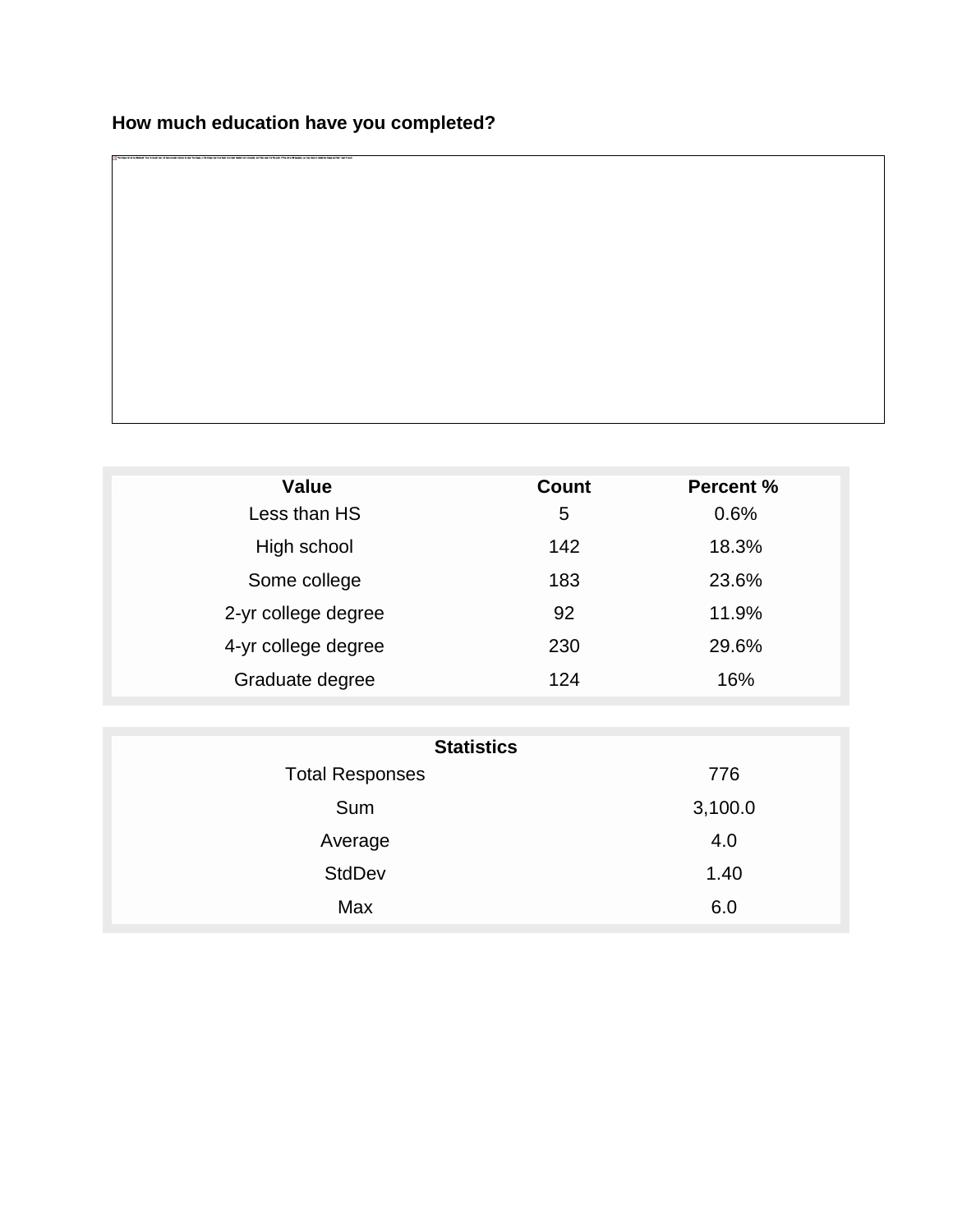## **Politically, do you consider yourself to be . . .**

| <b>Value</b> | Count | <b>Percent %</b> |
|--------------|-------|------------------|
| Liberal      | 227   | 29.4%            |
| Moderate     | 353   | 45.7%            |
| Conservative | 192   | 24.9%            |

| <b>Statistics</b>      |         |  |
|------------------------|---------|--|
| <b>Total Responses</b> | 772     |  |
| Sum                    | 1,509.0 |  |
| Average                | 2.0     |  |
| <b>StdDev</b>          | 0.74    |  |
| Max                    | 3.0     |  |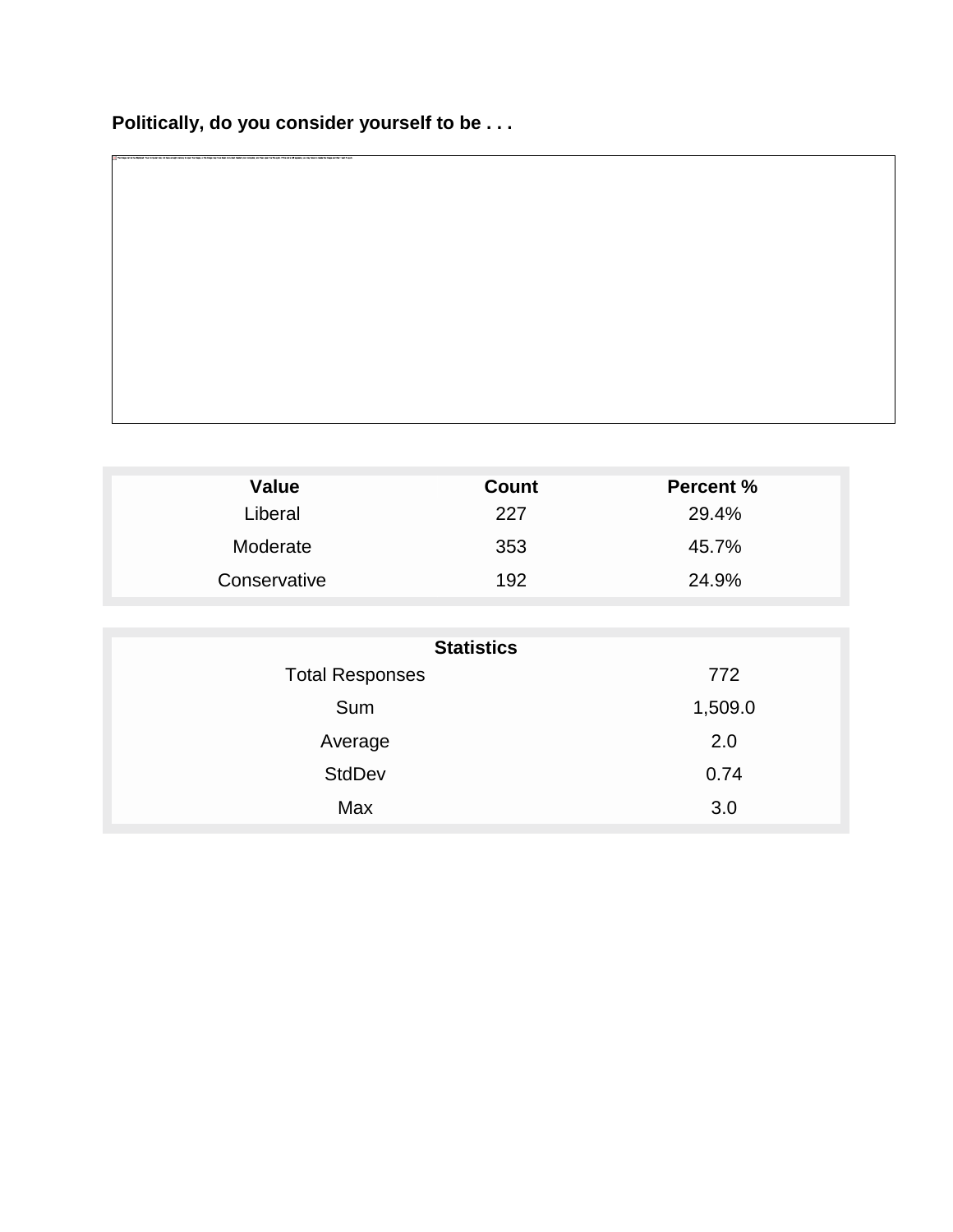

## **Do you have a cell phone, a land-line phone, or both?**

| Value       | Count | <b>Percent %</b> |
|-------------|-------|------------------|
| Cell        | 185   | 24%              |
| Land line   | 78    | 10.1%            |
| <b>Both</b> | 508   | 65.9%            |

| <b>Statistics</b>      |         |  |
|------------------------|---------|--|
| <b>Total Responses</b> | 771     |  |
| Sum                    | 1,865.0 |  |
| Average                | 2.4     |  |
| <b>StdDev</b>          | 0.85    |  |
| Max                    | 3.0     |  |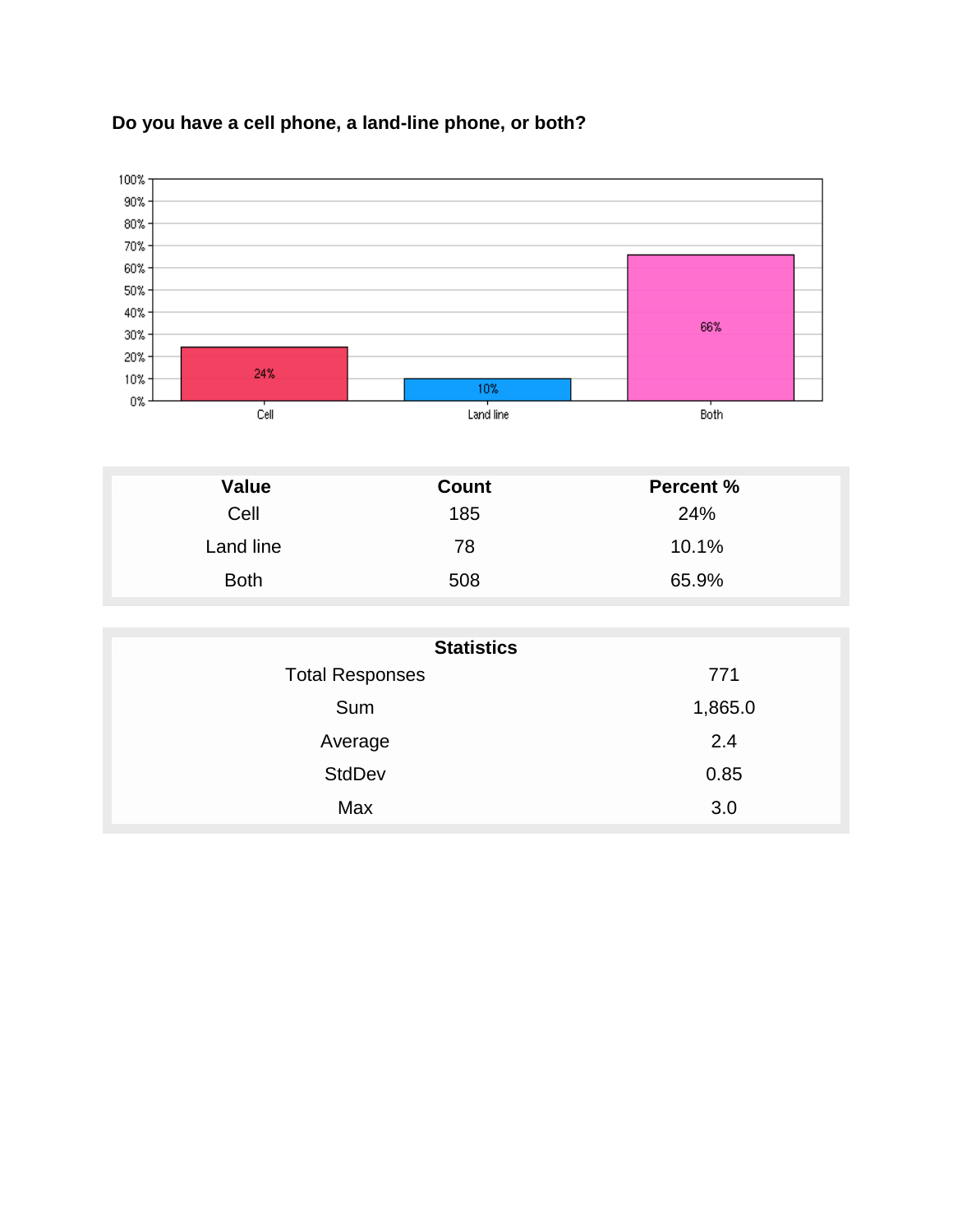

#### **Do you have internet access at home, work/school, or both?**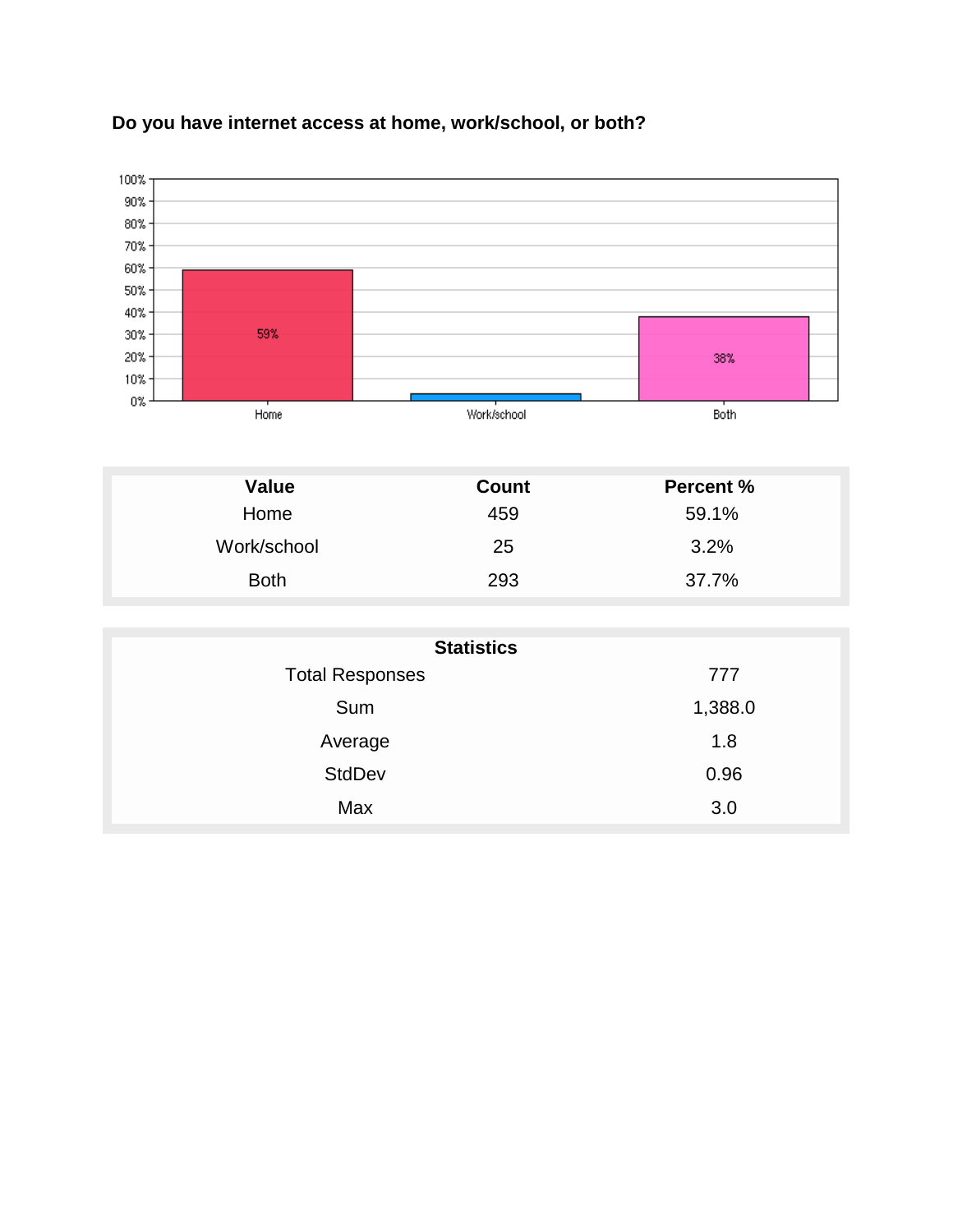## **What country do you live in?**



| <b>Value</b>         | <b>Count</b>   | <b>Percent %</b> |
|----------------------|----------------|------------------|
| <b>UNITED STATES</b> | 723            | 93.4%            |
|                      | 1              | 0.1%             |
| <b>AFGHANISTAN</b>   | 1              | 0.1%             |
| <b>ALGERIA</b>       | 1              | 0.1%             |
| <b>ANGUILLA</b>      | 1              | 0.1%             |
| <b>AUSTRALIA</b>     | 1              | 0.1%             |
| <b>BELGIUM</b>       | 1              | 0.1%             |
| <b>CANADA</b>        | 9              | 1.2%             |
| <b>INDIA</b>         | 3              | 0.4%             |
| <b>JAPAN</b>         | 1              | 0.1%             |
| <b>KENYA</b>         | 1              | 0.1%             |
| LATVIA               | 1              | 0.1%             |
| <b>MALAYSIA</b>      | 1              | 0.1%             |
| <b>NEW ZEALAND</b>   | $\overline{2}$ | 0.3%             |
| <b>PAKISTAN</b>      | 1              | 0.1%             |
| <b>PHILIPPINES</b>   | 1              | 0.1%             |
| <b>SWEDEN</b>        | $\overline{2}$ | 0.3%             |
| <b>TURKEY</b>        | 15             | 1.9%             |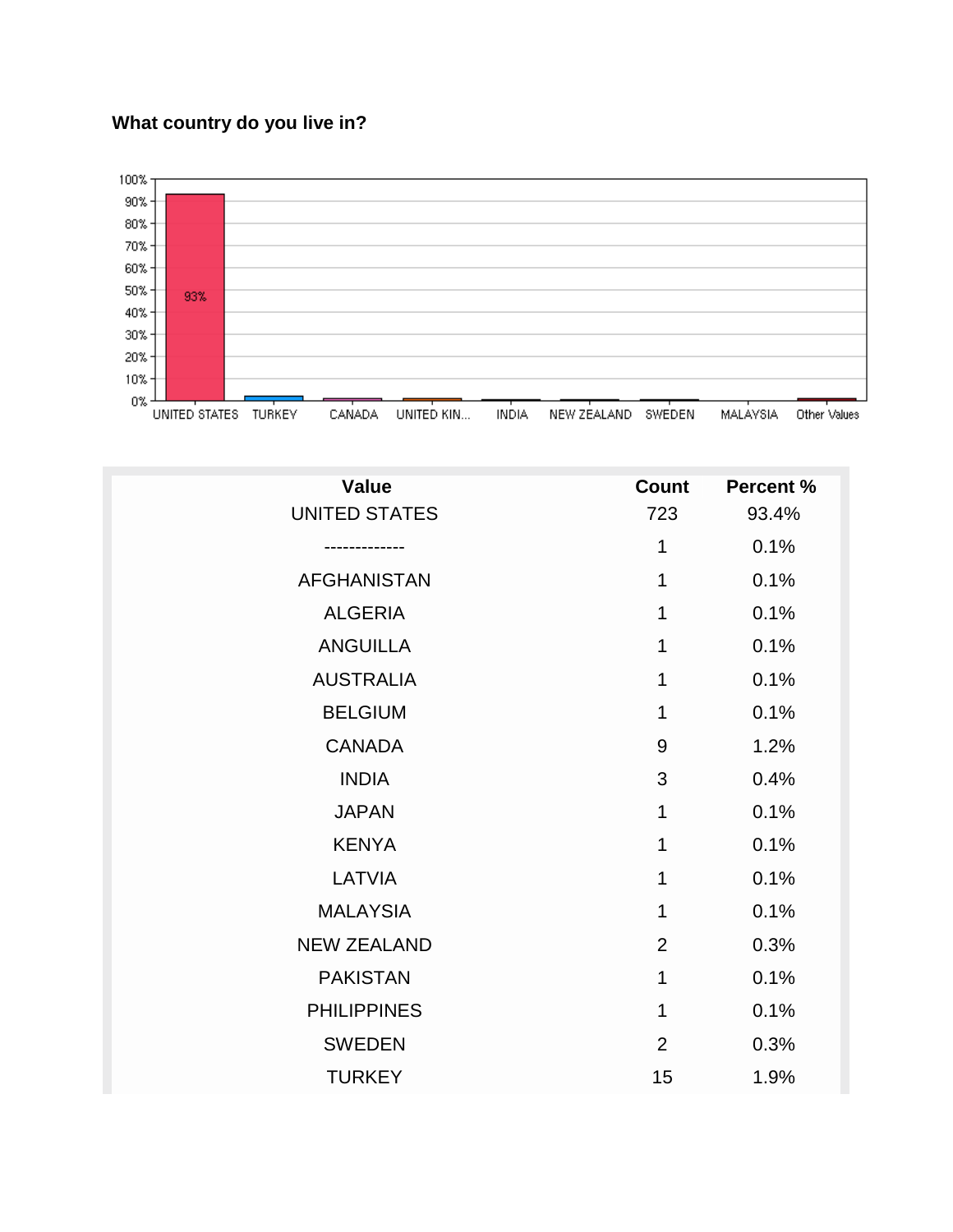| <b>UNITED KINGDOM</b> | 8              | 1% |
|-----------------------|----------------|----|
| <b>ALBANIA</b>        | $\overline{0}$ | 0% |
| <b>AMERICAN SAMOA</b> | 0              | 0% |
| <b>ANDORRA</b>        | 0              | 0% |
| <b>ANGOLA</b>         | $\overline{0}$ | 0% |
| ANTIGUA AND BARBUDA   | $\overline{0}$ | 0% |
| <b>ARGENTINA</b>      | 0              | 0% |
| <b>ARMENIA</b>        | 0              | 0% |
| <b>ARUBA</b>          | $\mathbf 0$    | 0% |
| <b>AUSTRIA</b>        | $\overline{0}$ | 0% |
| <b>AZERBAIJAN</b>     | $\overline{0}$ | 0% |
| <b>BAHAMAS</b>        | 0              | 0% |
| <b>BAHRAIN</b>        | $\mathbf 0$    | 0% |
| <b>BANGLADESH</b>     | 0              | 0% |
| <b>BARBADOS</b>       | $\overline{0}$ | 0% |
| <b>BELARUS</b>        | $\overline{0}$ | 0% |
| <b>BELIZE</b>         | 0              | 0% |
| <b>BENIN</b>          | $\mathbf 0$    | 0% |
| <b>BERMUDA</b>        | $\overline{0}$ | 0% |
| <b>BHUTAN</b>         | $\overline{0}$ | 0% |
| <b>BOLIVIA</b>        | $\overline{0}$ | 0% |
| BOSNIA-HERZEGOVINA    | 0              | 0% |
| <b>BOTSWANA</b>       | $\overline{0}$ | 0% |
| <b>BRAZIL</b>         | $\overline{0}$ | 0% |
| <b>BRUNEI</b>         | $\overline{0}$ | 0% |
| <b>BULGARIA</b>       | $\overline{0}$ | 0% |
| <b>BURKINA FASO</b>   | 0              | 0% |
| <b>BURUNDI</b>        | $\overline{0}$ | 0% |
| <b>CAMBODIA</b>       | $\overline{0}$ | 0% |
| <b>CAMEROON</b>       | $\mathbf 0$    | 0% |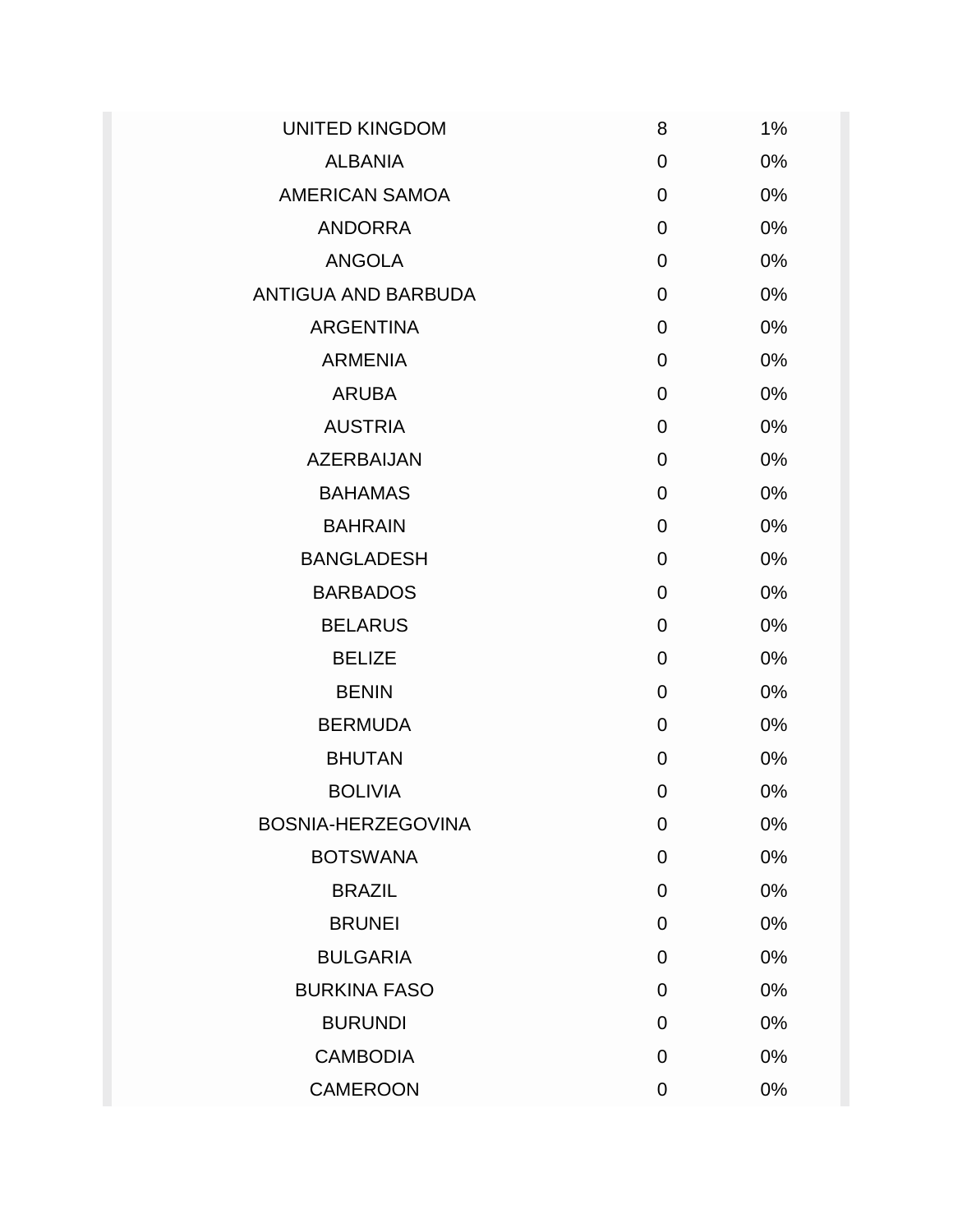| <b>CAPE VERDE</b>               | 0              | 0%    |
|---------------------------------|----------------|-------|
| <b>CAYMAN ISLANDS</b>           | 0              | 0%    |
| <b>CENTRAL AFRICAN REPUBLIC</b> | 0              | 0%    |
| <b>CHAD</b>                     | $\overline{0}$ | 0%    |
| <b>CHILE</b>                    | 0              | 0%    |
| <b>CHINA</b>                    | $\overline{0}$ | 0%    |
| <b>COLOMBIA</b>                 | 0              | 0%    |
| <b>COMOROS</b>                  | 0              | 0%    |
| <b>CONGO</b>                    | $\mathbf 0$    | 0%    |
| Congo, Dem. Rep.                | $\overline{0}$ | 0%    |
| <b>COOK ISLANDS</b>             | 0              | 0%    |
| <b>COSTA RICA</b>               | 0              | 0%    |
| <b>COTE D'IVOIRE</b>            | $\overline{0}$ | 0%    |
| <b>CROATIA</b>                  | $\overline{0}$ | 0%    |
| <b>CUBA</b>                     | $\Omega$       | 0%    |
| <b>CYPRUS</b>                   | 0              | 0%    |
| <b>CZECH REPUBLIC</b>           | 0              | 0%    |
| <b>DENMARK</b>                  | $\mathbf 0$    | 0%    |
| <b>DJIBOUTI</b>                 | $\overline{0}$ | 0%    |
| <b>DOMINICA</b>                 | 0              | 0%    |
| <b>DOMINICAN REPUBLIC</b>       | 0              | 0%    |
| <b>ECUADOR</b>                  | 0              | 0%    |
| <b>EGYPT</b>                    | 0              | 0%    |
| <b>EL SALVADOR</b>              | 0              | $0\%$ |
| <b>EQUATORIAL GUINEA</b>        | 0              | 0%    |
| <b>ERITREA</b>                  | 0              | 0%    |
| <b>ESTONIA</b>                  | 0              | 0%    |
| <b>ETHIOPIA</b>                 | $\Omega$       | 0%    |
| <b>FIJI</b>                     | 0              | 0%    |
| <b>FINLAND</b>                  | 0              | 0%    |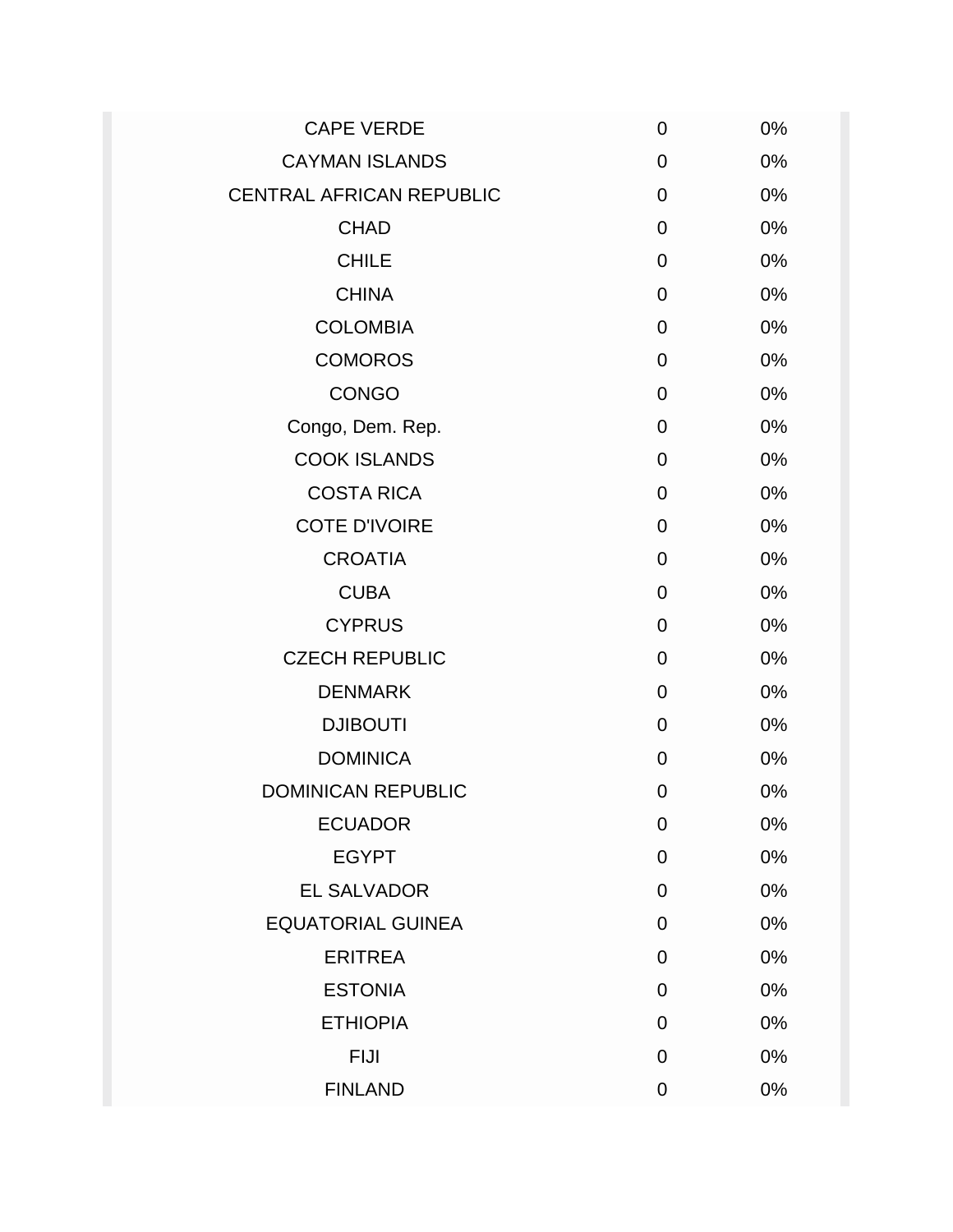| <b>FRANCE</b>        | 0 | 0% |
|----------------------|---|----|
| <b>FRENCH GUIANA</b> | 0 | 0% |
| <b>GABON</b>         | 0 | 0% |
| <b>GAMBIA</b>        | 0 | 0% |
| <b>GEORGIA</b>       | 0 | 0% |
| <b>GERMANY</b>       | 0 | 0% |
| <b>GHANA</b>         | 0 | 0% |
| <b>GREECE</b>        | 0 | 0% |
| <b>GRENADA</b>       | 0 | 0% |
| <b>GUAM</b>          | 0 | 0% |
| <b>GUATEMALA</b>     | 0 | 0% |
| <b>GUINEA</b>        | 0 | 0% |
| <b>GUINEA-BISSAU</b> | 0 | 0% |
| <b>GUYANA</b>        | 0 | 0% |
| <b>HAITI</b>         | 0 | 0% |
| <b>HONDURAS</b>      | 0 | 0% |
| <b>HONG KONG</b>     | 0 | 0% |
| <b>HUNGARY</b>       | 0 | 0% |
| <b>ICELAND</b>       | 0 | 0% |
| <b>INDONESIA</b>     | 0 | 0% |
| <b>IRAN</b>          | 0 | 0% |
| <b>IRAQ</b>          | 0 | 0% |
| <b>IRELAND</b>       | 0 | 0% |
| <b>ISRAEL</b>        | 0 | 0% |
| <b>ITALY</b>         | 0 | 0% |
| <b>JAMAICA</b>       | 0 | 0% |
| <b>JORDAN</b>        | 0 | 0% |
| <b>KAZAKHSTAN</b>    | 0 | 0% |
| <b>KIRIBATI</b>      | 0 | 0% |
| KOREA, NORTH         | 0 | 0% |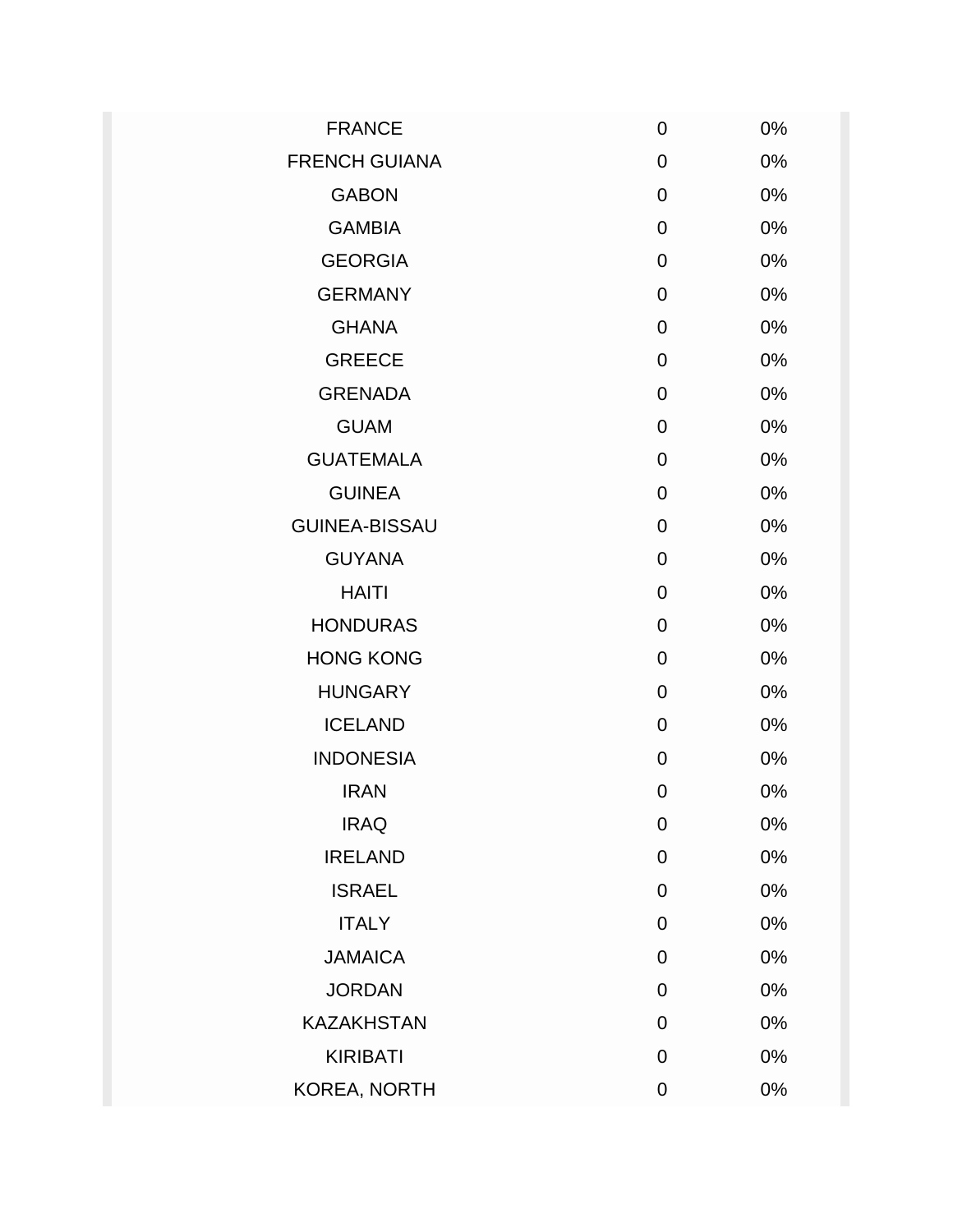| $\mathbf 0$    | 0% |
|----------------|----|
| 0              | 0% |
| $\mathbf 0$    | 0% |
| $\mathbf 0$    | 0% |
| $\mathbf 0$    | 0% |
| $\mathbf 0$    | 0% |
| $\mathbf 0$    | 0% |
| $\overline{0}$ | 0% |
| $\mathbf 0$    | 0% |
| $\mathbf 0$    | 0% |
| 0              | 0% |
| $\mathbf 0$    | 0% |
| $\mathbf 0$    | 0% |
| $\mathbf 0$    | 0% |
| $\mathbf 0$    | 0% |
| 0              | 0% |
| $\mathbf 0$    | 0% |
| $\mathbf 0$    | 0% |
| 0              | 0% |
| 0              | 0% |
| $\overline{0}$ | 0% |
| 0              | 0% |
| $\mathbf 0$    | 0% |
| 0              | 0% |
| $\overline{0}$ | 0% |
| 0              | 0% |
| 0              | 0% |
| $\mathbf 0$    | 0% |
| 0              | 0% |
|                |    |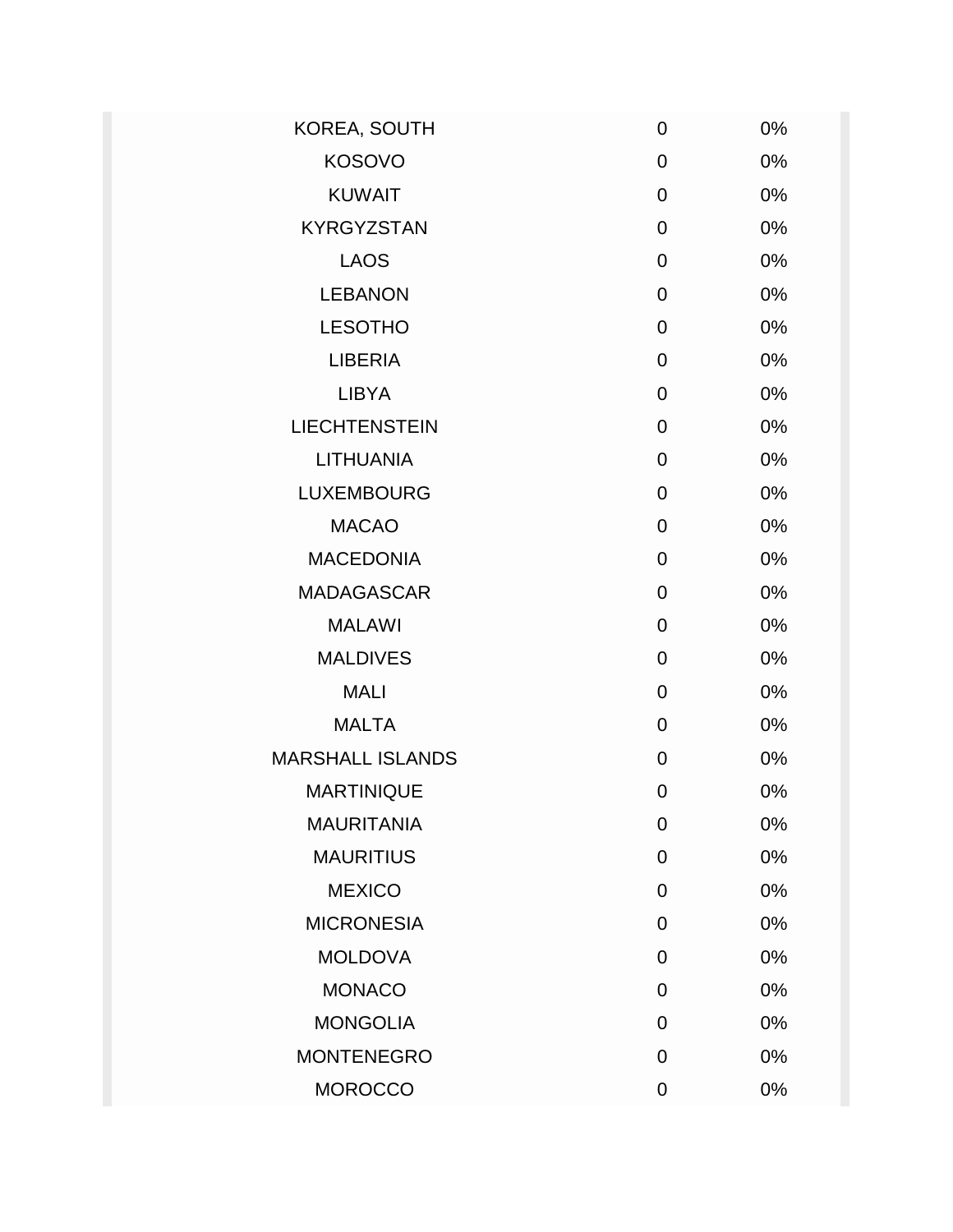| <b>MOZAMBIQUE</b>            | $\mathbf 0$    | 0%    |
|------------------------------|----------------|-------|
| <b>MYANMAR</b>               | 0              | 0%    |
| <b>NAMIBIA</b>               | 0              | 0%    |
| <b>NAURU</b>                 | 0              | 0%    |
| <b>NEPAL</b>                 | 0              | 0%    |
| <b>NETHERLANDS</b>           | $\mathbf 0$    | 0%    |
| <b>NETHERLANDS ANTILLES</b>  | $\mathbf 0$    | 0%    |
| <b>NEW CALEDONIA</b>         | 0              | 0%    |
| <b>NICARAGUA</b>             | $\overline{0}$ | 0%    |
| <b>NIGER</b>                 | 0              | 0%    |
| <b>NIGERIA</b>               | $\mathbf 0$    | 0%    |
| <b>NIUE</b>                  | 0              | 0%    |
| <b>NORWAY</b>                | 0              | 0%    |
| <b>OMAN</b>                  | $\overline{0}$ | 0%    |
| <b>PALAU</b>                 | 0              | 0%    |
| <b>PANAMA</b>                | $\overline{0}$ | 0%    |
| PAPUA NEW GUINEA             | $\overline{0}$ | 0%    |
| <b>PARAGUAY</b>              | $\overline{0}$ | 0%    |
| <b>PERU</b>                  | $\overline{0}$ | 0%    |
| <b>POLAND</b>                | 0              | 0%    |
| <b>PORTUGAL</b>              | 0              | 0%    |
| PUERTO RICO                  | 0              | 0%    |
| QATAR                        | 0              | 0%    |
| <b>REUNION</b>               | 0              | 0%    |
| <b>ROMANIA</b>               | 0              | 0%    |
| <b>RUSSIA</b>                | $\overline{0}$ | 0%    |
| <b>RWANDA</b>                | 0              | 0%    |
| <b>SAMOA</b>                 | 0              | 0%    |
| <b>SAN MARINO</b>            | $\mathbf 0$    | $0\%$ |
| <b>SAO TOME AND PRINCIPE</b> | 0              | 0%    |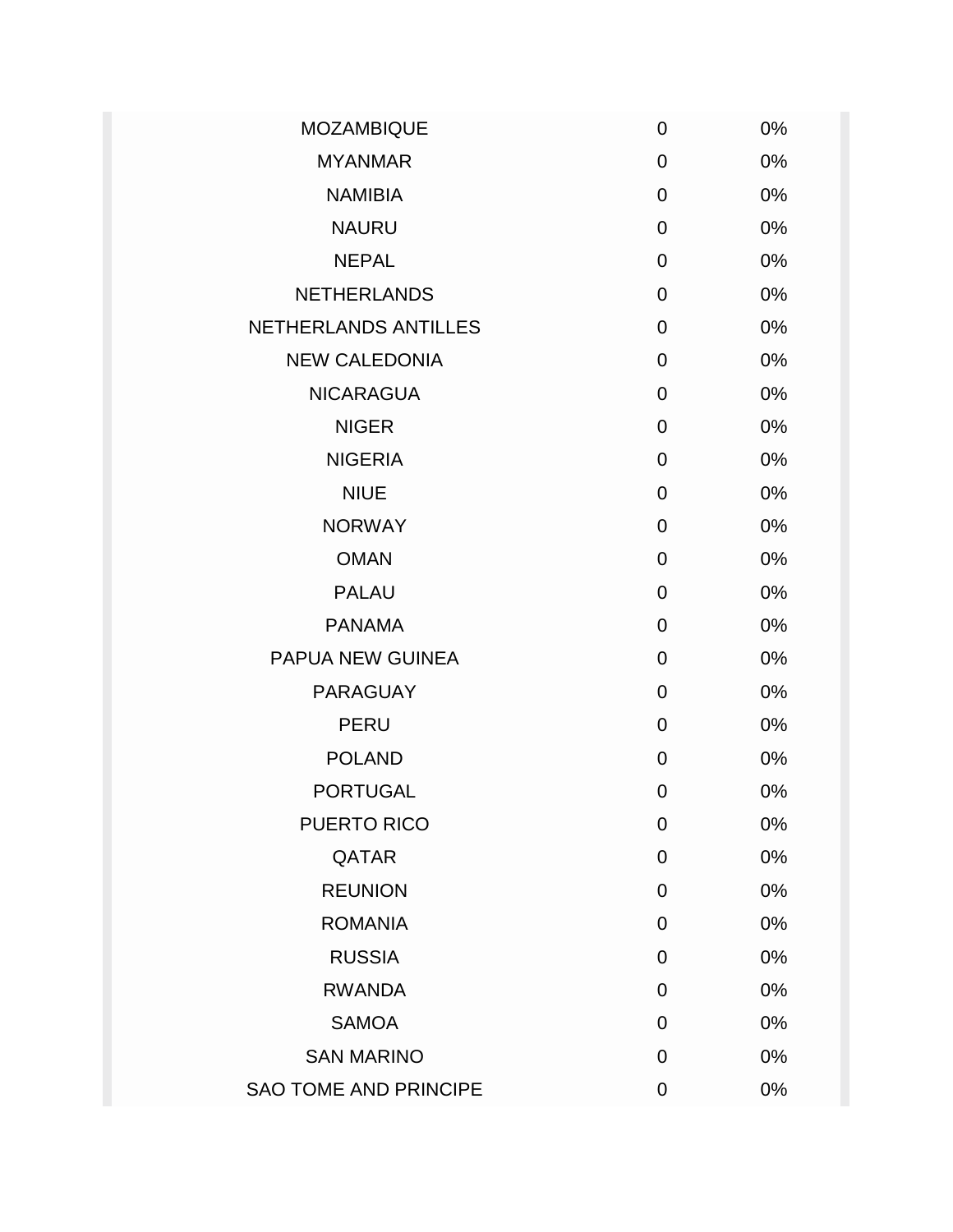| <b>SAUDI ARABIA</b>            | $\mathbf 0$    | 0%    |
|--------------------------------|----------------|-------|
| <b>SENEGAL</b>                 | $\mathbf 0$    | 0%    |
| <b>SERBIA</b>                  | 0              | 0%    |
| <b>SEYCHELLES</b>              | 0              | 0%    |
| <b>SIERRA LEONE</b>            | $\overline{0}$ | 0%    |
| <b>SINGAPORE</b>               | $\overline{0}$ | 0%    |
| <b>SLOVAKIA</b>                | 0              | 0%    |
| <b>SLOVENIA</b>                | 0              | 0%    |
| <b>SOLOMON ISLANDS</b>         | $\overline{0}$ | 0%    |
| <b>SOMALIA</b>                 | 0              | 0%    |
| <b>SOUTH AFRICA</b>            | 0              | 0%    |
| <b>SPAIN</b>                   | 0              | 0%    |
| <b>SRI LANKA</b>               | 0              | 0%    |
| <b>ST. KITTS AND NEVIS</b>     | $\mathbf 0$    | 0%    |
| <b>ST. LUCIA</b>               | $\overline{0}$ | 0%    |
| ST. VINCENT AND THE GRENADINES | $\overline{0}$ | 0%    |
| <b>SUDAN</b>                   | 0              | 0%    |
| <b>SURINAME</b>                | $\overline{0}$ | 0%    |
| <b>SWAZILAND</b>               | 0              | 0%    |
| <b>SWITZERLAND</b>             | 0              | 0%    |
| <b>SYRIA</b>                   | $\mathbf 0$    | 0%    |
| <b>TAIWAN</b>                  | $\mathbf 0$    | 0%    |
| <b>TAJIKISTAN</b>              | $\mathbf 0$    | 0%    |
| <b>TANZANIA</b>                | $\mathbf 0$    | 0%    |
| <b>THAILAND</b>                | $\overline{0}$ | 0%    |
| <b>TIMOR-LESTE</b>             | $\overline{0}$ | 0%    |
| <b>TOGO</b>                    | $\overline{0}$ | 0%    |
| <b>TONGA</b>                   | $\mathbf 0$    | 0%    |
| <b>TRINIDAD AND TOBAGO</b>     | $\overline{0}$ | 0%    |
| <b>TUNISIA</b>                 | $\overline{0}$ | $0\%$ |